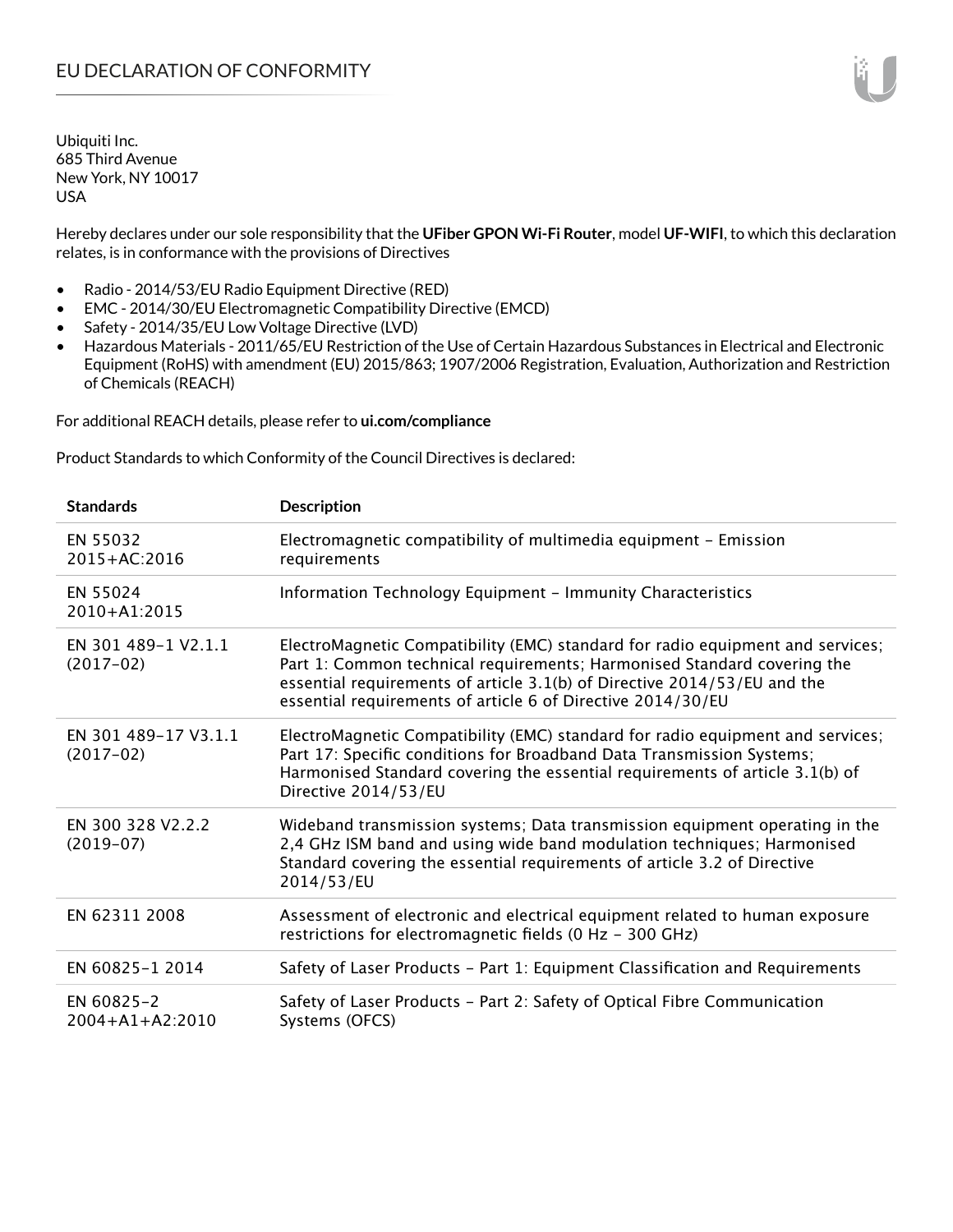| <b>Standards</b>            | <b>Description</b>                                                                               |
|-----------------------------|--------------------------------------------------------------------------------------------------|
| EN 62368-1<br>2014+A11:2017 | Audio/video, information and communication technology equipment – Part 1:<br>Safety requirements |
| <b>CE Marking</b>           |                                                                                                  |

Mark Feil<br>Mark Feil

Compliance Manager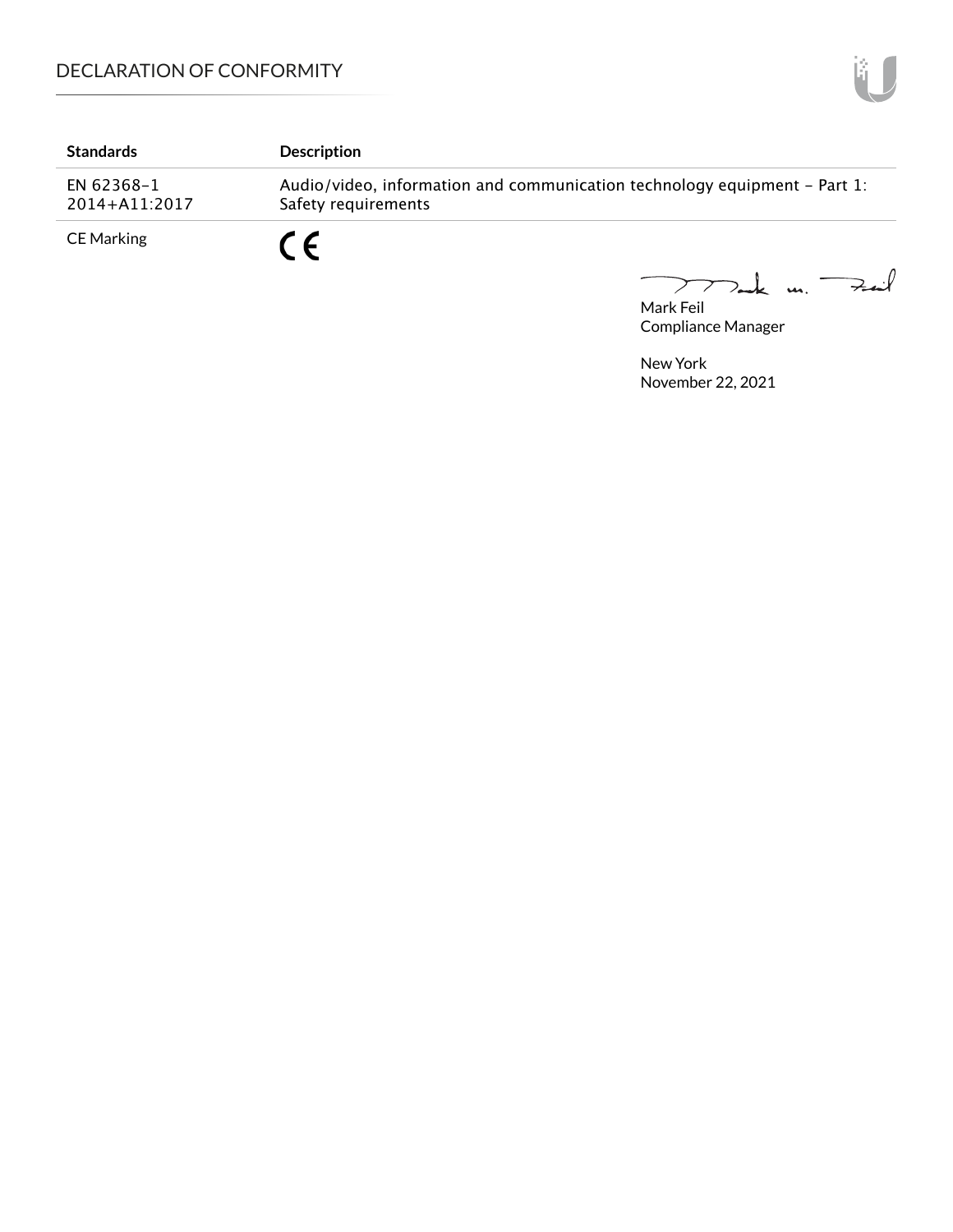# **UF-WIFI**

## **български** [Bulgarian]

С настоящото Ubiquiti декларира, че това устройство UF-WIFI е в съответствие със съществените изисквания и други приложими разпоредби на Директиви 2014/53/EC, 2014/30/ЕС, 2014/35/ЕС.

# **Hrvatski** [Croatian]

Ubiquiti ovim putem izjavljuje da je ovaj uređaj UF-WIFI sukladan osnovnim zahtjevima i ostalim bitnim odredbama Direktiva 2014/53/EU, 2014/30/EU, 2014/35/EU.

# **Čeština** [Czech]

Ubiquiti tímto prohlašuje, že toto UF-WIFI zařízení, je ve shodě se základními požadavky a dalšími příslušnými ustanoveními směrnic 2014/53/EU, 2014/30/EU, 2014/35/EU.

# **Dansk** [Danish]

Hermed, Ubiquiti, erklærer at denne UF-WIFI enhed, er i overensstemmelse med de væsentlige krav og øvrige relevante krav i direktiver 2014/53/EU, 2014/30/EU, 2014/35/EU.

# **Nederlands** [Dutch]

Hierbij verklaart Ubiquiti, dat deze UF-WIFI apparaat, in overeenstemming is met de essentiële eisen en de andere relevante bepalingen van richtlijnen 2014/53/EU, 2014/30/EU, 2014/35/EU.

# **English**

Hereby, Ubiquiti, declares that this UF-WIFI device, is in compliance with the essential requirements and other relevant provisions of Directives 2014/53/EU, 2014/30/EU, 2014/35/EU.

# **Eesti keel** [Estonian]

Käesolevaga Ubiquiti kinnitab, et antud UF-WIFI seade, on vastavus olulistele nõuetele ja teistele asjakohastele sätetele direktiivide 2014/53/EL, 2014/30/EL, 2014/35/EL.

# **Suomi** [Finnish]

Täten Ubiquiti vakuuttaa, että tämä UF-WIFI laite, on yhdenmukainen olennaisten vaatimusten ja muiden sitä koskevien direktiivien 2014/53/EU, 2014/30/EU, 2014/35/EU.

# **Français** [French]

Par la présente Ubiquiti déclare que l'appareil UF-WIFI, est conforme aux exigences essentielles et aux autres dispositions pertinentes des directives 2014/53/UE, 2014/30/UE, 2014/35/UE.

# **Deutsch** [German]

Hiermit erklärt Ubiquiti, dass sich dieses UF-WIFI Gerät, in Übereinstimmung mit den grundlegenden Anforderungen und den anderen relevanten Vorschriften der Richtlinien 2014/53/EU, 2014/30/EU, 2014/35/EU befindet.

# **Ελληνικά** [Greek]

Δια του παρόντος, Ubiquiti, δηλώνει ότι αυτή η συσκευή UF-WIFI, είναι σε συμμόρφωση με τις βασικές απαιτήσεις και τις λοιπές σχετικές διατάξεις των οδηγιών 2014/53/ EE, 2014/30/EE, 2014/35/EE.

## **Magyar** [Hungarian]

Ezennel Ubiquiti kijelenti, hogy ez a UF-WIFI készülék megfelel az alapvető követelményeknek és más vonatkozó 2014/53/EU, 2014/30/EU, 2014/35/EU irányelvek rendelkezéseit.

## **Íslenska** [Icelandic]

Hér, Ubiquiti, því yfir að þetta UF-WIFI tæki er í samræmi við grunnkröfur og önnur viðeigandi ákvæði tilskipana 2014/53/ESB, 2014/30/ESB, 2014/35/ESB.

## **Italiano** [Italian]

Con la presente, Ubiquiti, dichiara che questo dispositivo UF-WIFI, è conforme ai requisiti essenziali ed alle altre disposizioni pertinenti delle direttive 2014/53/UE, 2014/30/UE, 2014/35/UE.

## **Latviešu valoda** [Latvian]

Ar šo, Ubiquiti, deklarē, ka UF-WIFI ierīce, ir saskaņā ar būtiskajām prasībām un citiem attiecīgiem noteikumiem Direktīvās 2014/53/ES, 2014/30/ES, 2014/35/ES.

# **Lietuvių kalba** [Lithuanian]

Ubiquiti deklaruoja, kad šis UF-WIFI įrenginys atitinka esminius reikalavimus ir kitas 2014/53/ES, 2014/30/ES, 2014/35/ES Direktyvų nuostatas.

# **Malti** [Maltese]

Hawnhekk, Ubiquiti, tiddikjara li dan il-mezz UF-WIFI huwa konformi mar-rekwiżiti essenzjali u dispożizzjonijiet rilevanti oħrajn ta 'Direttivi 2014/53/UE, 2014/30/UE, 2014/35/UE.

#### **Norsk** [Norwegian]

Herved Ubiquiti, erklærer at denne UF-WIFI enheten, er i samsvar med de grunnleggende kravene og andre relevante bestemmelser i direktivene 2014/53/EU, 2014/30/EU, 2014/35/EU.

#### **Polski** [Polish]

Niniejszym, Ubiquiti, oświadcza, że urządzenie UF-WIFI, jest zgodny z zasadniczymi wymaganiami oraz pozostałymi stosownymi postanowieniami Dyrektyw 2014/53/UE, 2014/30/UE, 2014/35/UE.

# **Português** [Portuguese]

Ubiquiti declara que este dispositivo UF-WIFI, está conforme com os requisitos essenciais e outras disposições das Directivas 2014/53/UE, 2014/30/UE, 2014/35/UE.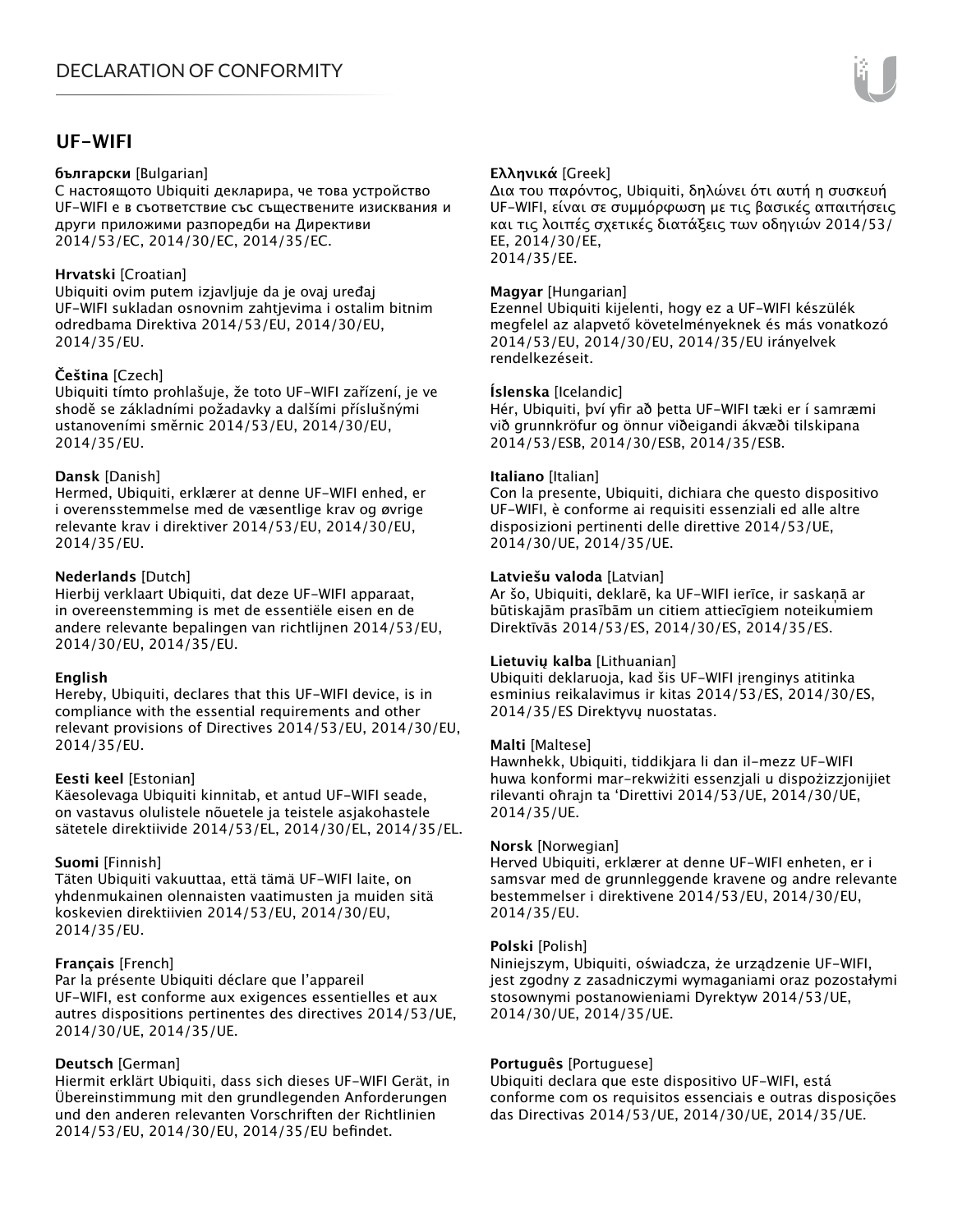#### **Română** [Romanian]

Prin prezenta, Ubiquiti declară că acest dispozitiv UF-WIFI este în conformitate cu cerințele esențiale și alte prevederi relevante ale Directivelor 2014/53/UE, 2014/30/UE, 2014/35/UE.

## **Slovenčina** [Slovak]

Týmto Ubiquiti, prehlasuje, že toto UF-WIFI zariadenie, je v súlade so základnými požiadavkami a ďalšími relevantnými ustanoveniami smernice 2014/53/EÚ, 2014/30/EÚ, 2014/35/EÚ.

## **Slovenščina** [Slovenian]

Družba Ubiquiti izjavlja, da je naprava UF-WIFI v skladu z obveznimi zahtevami in drugimi ustreznimi določbami direktiv 2014/53/EU, 2014/30/EU in 2014/35/EU.

## **Español** [Spanish]

Por medio de la presente Ubiquiti declara que este dispositivo UF-WIFI, cumple con los requisitos esenciales y cualesquiera otras disposiciones aplicables o exigibles de las Directivas 2014/53/UE, 2014/30/UE, 2014/35/UE.

## **Svenska** [Swedish]

Härmed Ubiquiti, intygar att denna UF-WIFI enhet är i överensstämmelse med de väsentliga egenskapskrav och övriga relevanta bestämmelser som framgår av direktiven 2014/53/EU, 2014/30/EU, 2014/35/EU.

#### **Accessories**:

https://www.ui.com/products/#default https://www.ui.com/products/#accessories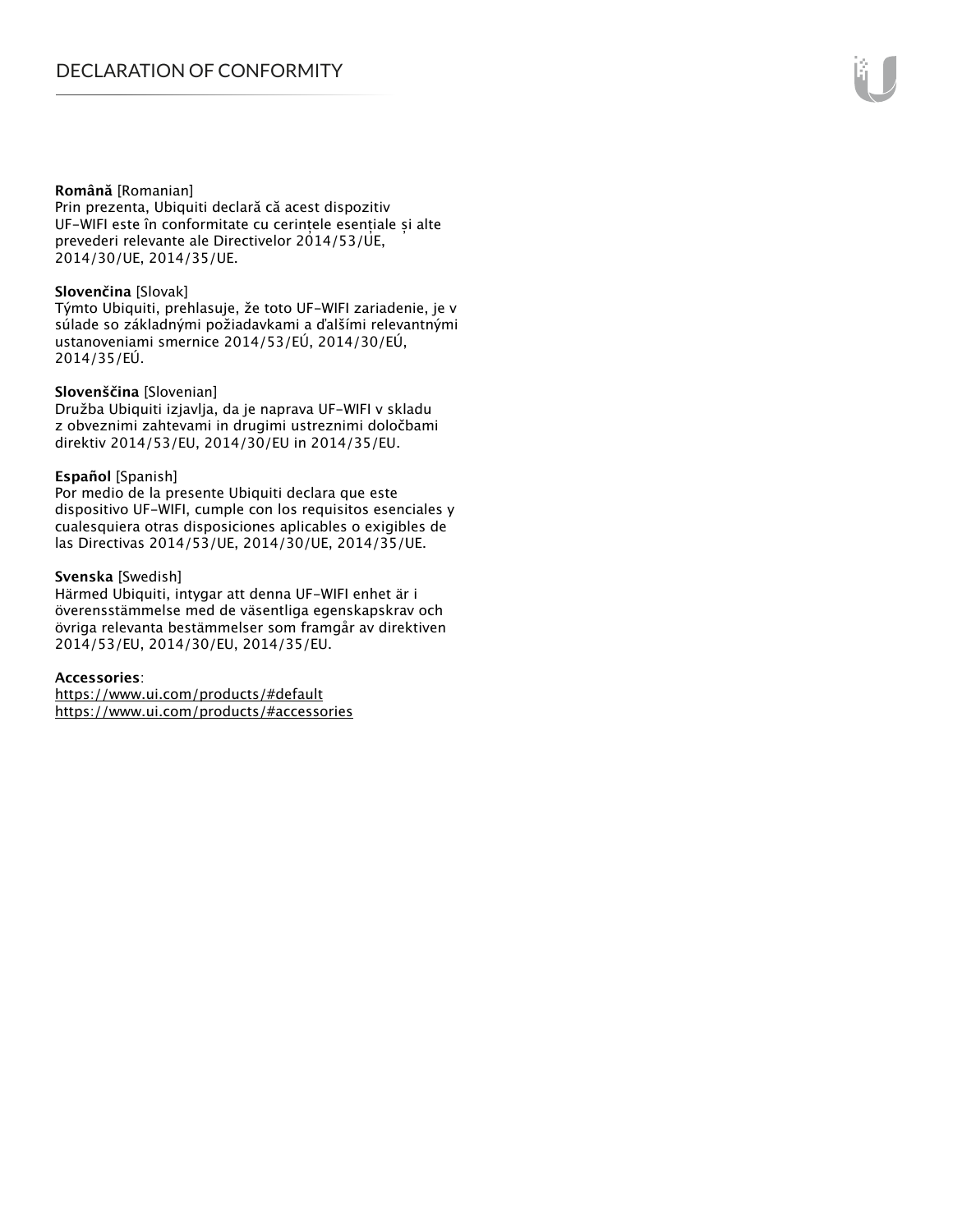Hereby declares under our sole responsibility that the **UFiber GPON Wi-Fi Router**, model **UF-WIFI**, to which this declaration relates, is in conformance with the provisions of UK Regulations

- Radio Equipment Regulations 2017
- Electromagnetic Compatibility Regulations 2016
- Electrical Equipment (Safety) Regulations 2016
- Hazardous Materials The Restriction of the Use of Certain Hazardous Substances in Electrical and Electronic Equipment Regulations 2012; 1907/2006 Registration, Evaluation, Authorization and Restriction of Chemicals (REACH)

For additional REACH details, please refer to **ui.com/compliance**

Product Standards to which Conformity of the Council Directives is declared:

| <b>Standards</b>                    | <b>Description</b>                                                                                                                                                                                                                                                                                   |
|-------------------------------------|------------------------------------------------------------------------------------------------------------------------------------------------------------------------------------------------------------------------------------------------------------------------------------------------------|
| EN 55032<br>2015+AC:2016            | Electromagnetic compatibility of multimedia equipment - Emission require-<br>ments                                                                                                                                                                                                                   |
| EN 55024<br>2010+A1:2015            | Information Technology Equipment - Immunity Characteristics                                                                                                                                                                                                                                          |
| EN 301 489-1 V2.1.1<br>$(2017-02)$  | ElectroMagnetic Compatibility (EMC) standard for radio equipment and services;<br>Part 1: Common technical requirements; Harmonised Standard covering the<br>essential requirements of article 3.1(b) of Directive 2014/53/EU and the<br>essential requirements of article 6 of Directive 2014/30/EU |
| EN 301 489-17 V3.1.1<br>$(2017-02)$ | ElectroMagnetic Compatibility (EMC) standard for radio equipment and ser-<br>vices; Part 17: Specific conditions for Broadband Data Transmission Systems;<br>Harmonised Standard covering the essential requirements of article 3.1(b) of<br>Directive 2014/53/EU                                    |
| EN 300 328 V2.2.2<br>$(2019-07)$    | Wideband transmission systems; Data transmission equipment operating in<br>the 2,4 GHz ISM band and using wide band modulation techniques; Harmon-<br>ised Standard covering the essential requirements of article 3.2 of Directive<br>2014/53/EU                                                    |
| EN 62311 2008                       | Assessment of electronic and electrical equipment related to human exposure<br>restrictions for electromagnetic fields (0 Hz - 300 GHz)                                                                                                                                                              |
| EN 60825-1 2014                     | Safety of Laser Products - Part 1: Equipment Classification and Requirements                                                                                                                                                                                                                         |
| EN 60825-2<br>$2004 + A1 + A2:2010$ | Safety of Laser Products - Part 2: Safety of Optical Fibre Communication<br>Systems (OFCS)                                                                                                                                                                                                           |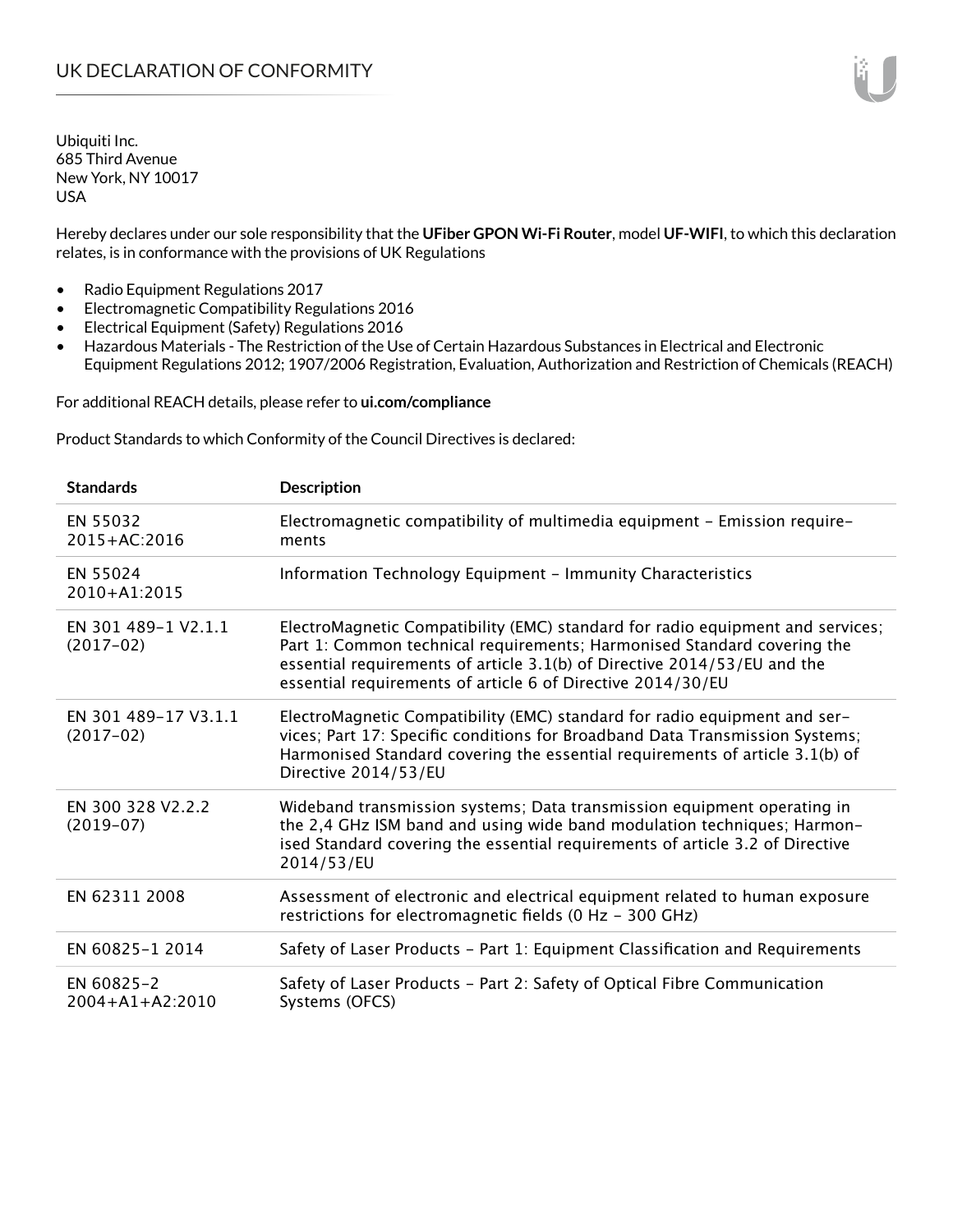# DECLARATION OF CONFORMITY

| <b>Standards</b>            | <b>Description</b>                                                                               |
|-----------------------------|--------------------------------------------------------------------------------------------------|
| EN 62368-1<br>2014+A11:2017 | Audio/video, information and communication technology equipment – Part 1:<br>Safety requirements |
| UKCA Marking                | JK                                                                                               |

Mark Feil un Feuil  $\overline{\phantom{0}}$ 

Compliance Manager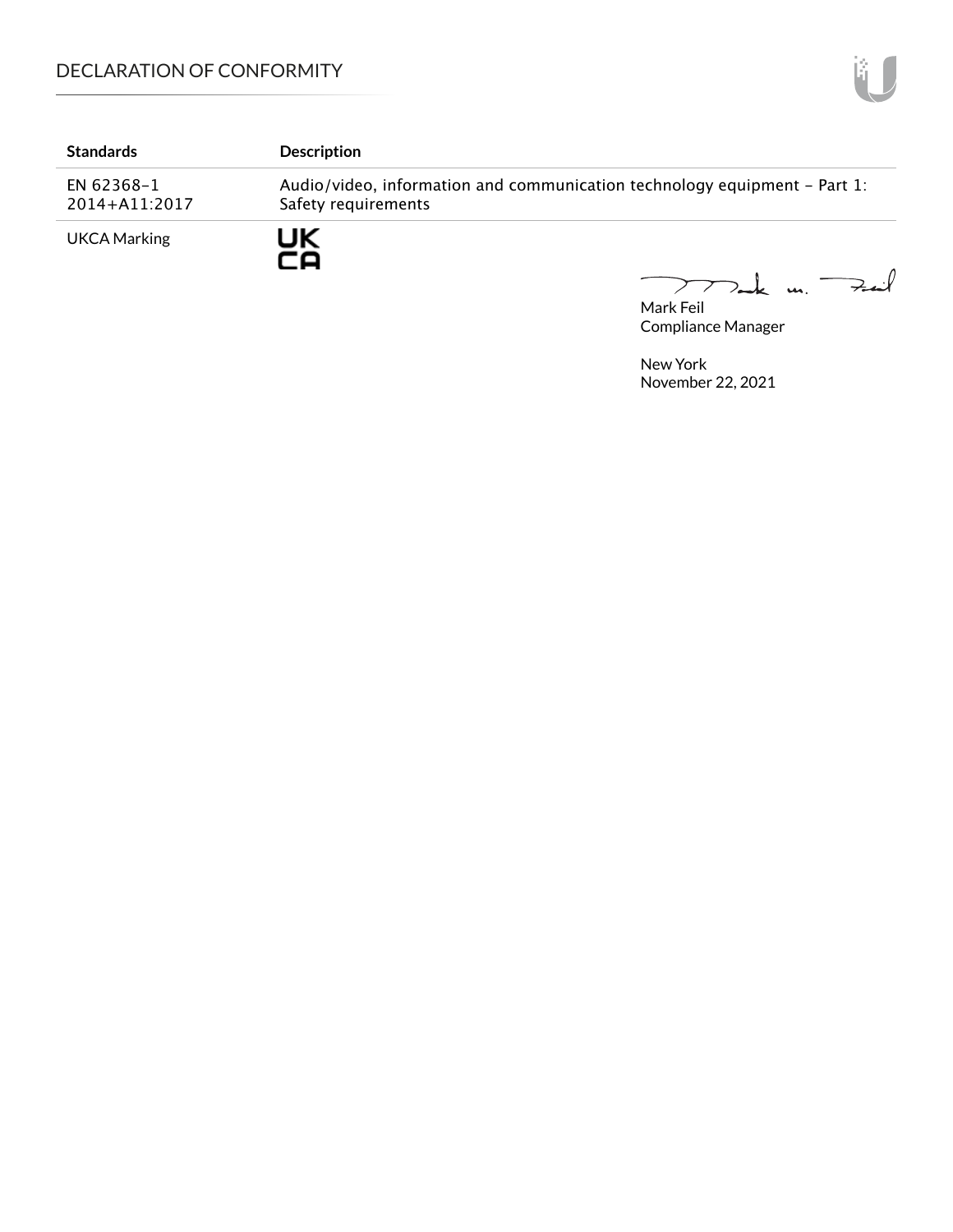Con la presente dichiara sotto la propria esclusiva responsabilità che l' **UFiber GPON Wi-Fi Router**, modello **UF-WIFI**, a cui si riferisce la presente dichiarazione, è conforme alle disposizioni delle Direttive

- Radio 2014/53/EU Direttiva sulle apparecchiature radio (RED)
- EMC -2014/30/UE Direttiva sulla Compatibilità Elettromagnetica (EMCD)
- Sicurezza -2014/35/UE Direttiva sulla Bassa Tensione (LVD)
- Materiali Pericolosi -2011/65/UE Restrizione dell'uso di alcune Sostanze Pericolose nelle Apparecchiature Elettriche ed Elettroniche (RoHS) con emendamento (UE) 2015/863; 1907/2006 Registrazione, Valutazione, Autorizzazione e Restrizione delle Sostanze Chimiche (REACH)

Per ulteriori dettagli sul REACH, fare riferimento a **ui.com/compliance**

| <b>Standard</b>                     | <b>Descrizione</b>                                                                                                                                                                                                                                                               |
|-------------------------------------|----------------------------------------------------------------------------------------------------------------------------------------------------------------------------------------------------------------------------------------------------------------------------------|
| EN 55032<br>2015+AC:2016            | Compatibilità elettromagnetica delle apparecchiature multimediali -<br>Prescrizioni di Emissione                                                                                                                                                                                 |
| EN 55024<br>2010+A1:2015            | Apparecchiature per la tecnologia dell'informazione - Caratteristiche di<br>immunità - Limiti e metodi di misura                                                                                                                                                                 |
| EN 301 489-1 V2.1.1<br>$(2017-02)$  | Compatibilità elettromagnetica e problematiche di spettro radio (ERM); Norma<br>di compatibilità elettromagnetica (EMC) per apparecchiature e servizi radio;<br>Parte 1: Requisiti tecnici comuni                                                                                |
| EN 301 489-17 V3.1.1<br>$(2017-02)$ | Norma di Compatibilità Elettromagnetica (EMC) per apparecchiature e servizi<br>radio; Parte 17: Condizioni specifiche per sistemi di trasmissione dati a banda<br>larga; Norma armonizzata relativa ai requisiti essenziali dell'articolo 3.1(b) della<br>direttiva 2014/53/UE   |
| EN 300 328 V2.2.2<br>$(2019-07)$    | Sistemi di trasmissione a banda larga; apparecchiature di trasmissione dati che<br>operano nella banda 2,4 GHz ISM e che utilizzano tecniche di modulazione a<br>banda larga; norma armonizzata relativa ai requisiti essenziali dell'articolo 3.2<br>della direttiva 2014/53/UE |
| EN 302 502 V2.1.1<br>$(2017-03)$    | Sistemi di Accesso Wireless (WAS); sistemi fissi di trasmissione dati a banda<br>larga a 5,8 GHz; norma armonizzata che soddisfa i requisiti essenziali<br>dell'articolo 3.2 della direttiva 2014/53/UE                                                                          |
| EN 62311 2008                       | Valutazione degli apparecchi elettronici ed elettrici in relazione ai limiti di base<br>per l'esposizione umana ai campi elettromagnetici (0 Hz - 300 GHz)                                                                                                                       |
| EN 60825-1 2014                     | Sicurezza degli apparecchi laser - Parte 1: Classificazione degli apparecchi e<br>prescrizioni                                                                                                                                                                                   |
| EN 60825-2<br>$2004 + A1 + A2:2010$ | Sicurezza degli apparecchi laser - Parte 2: Sicurezza dei sistemi di<br>comunicazione a fibre ottiche (OFCS)                                                                                                                                                                     |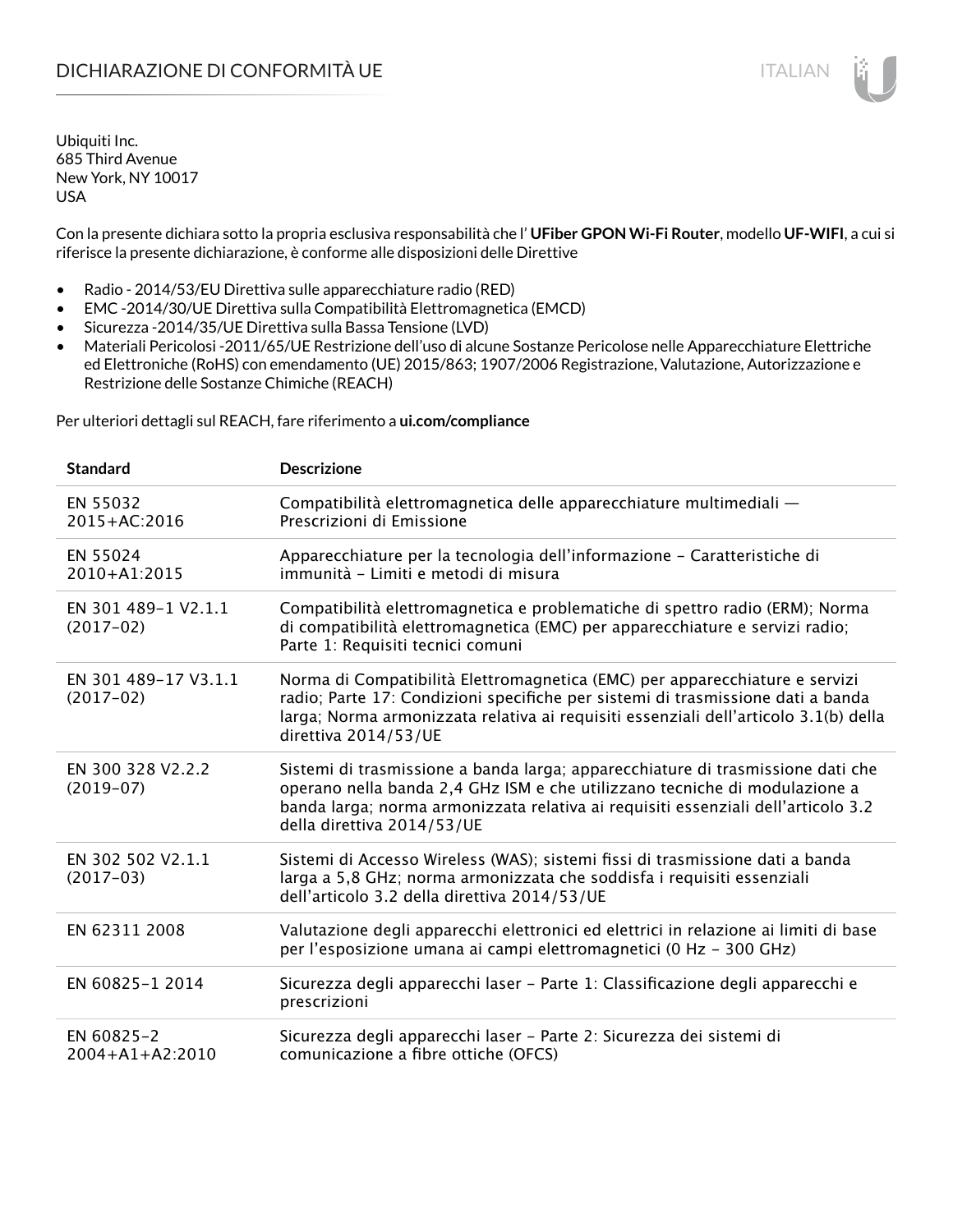

| <b>Standard</b>             | <b>Descrizione</b>                                                                                                          |
|-----------------------------|-----------------------------------------------------------------------------------------------------------------------------|
| EN 62368-1<br>2014+A11:2017 | Apparecchiature per la tecnologia audio/video, dell'informazione e della<br>comunicazione - Parte 1: Requisiti di sicurezza |
| CE Marking                  |                                                                                                                             |

Mark Feil u. <del>Zuil</del>  $\overbrace{\phantom{aaaaa}}^{x}$ 

Compliance Manager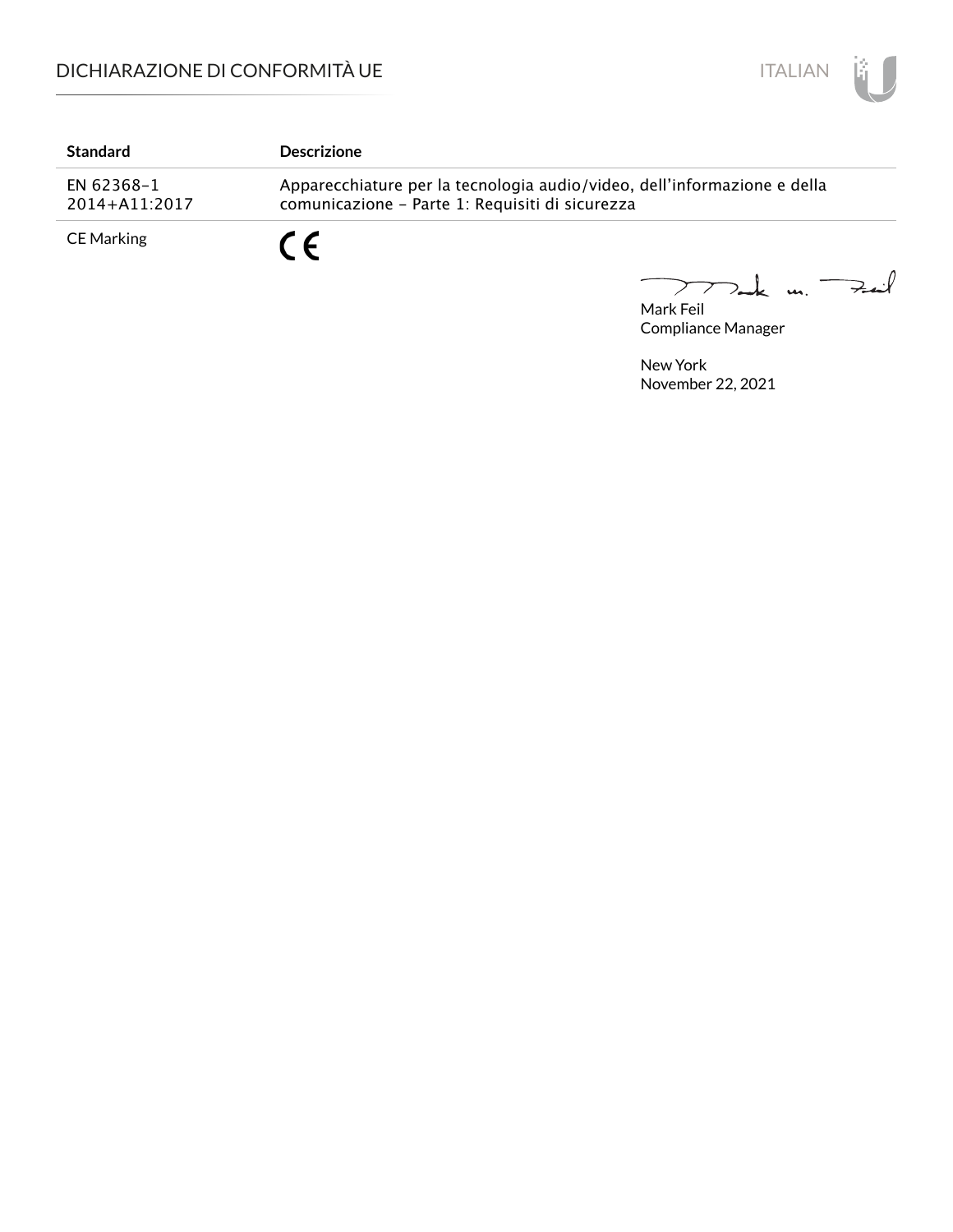Déclare par la présente, sous notre seule responsabilité, que l'**UFiber GPON Wi-Fi Router**, modèle **UF-WIFI**, auquel se rapporte cette déclaration, est conforme aux dispositions des Directives

- Radio 2014/53/EU Directive sur les Équipements Radio (RED)
- EMC -2014/30/EU Directive sur la Compatibilité Electromagnétique (EMCD)
- Sécurité -2014/35/EU Directive sur la Basse Tension (LVD)
- Matières dangereuses -2011/65/UE Restriction de l'utilisation de Certaines Substances Dangereuses dans les Equipements Electriques et Electroniques (RoHS) avec amendement (EU) 2015/863 ; 1907/2006 Enregistrement, Evaluation, Autorisation et Restriction des Produits Chimiques (REACH)

Pour plus de détails sur le règlement REACH, veuillez consulter le site **ui.com/compliance**

| <b>Normes</b>                       | La description                                                                                                                                                                                                                                                                                                                         |
|-------------------------------------|----------------------------------------------------------------------------------------------------------------------------------------------------------------------------------------------------------------------------------------------------------------------------------------------------------------------------------------|
| EN 55032<br>2015+AC:2016            | Compatibilité électromagnétique des équipements multimédia — Exigences<br>d'émission                                                                                                                                                                                                                                                   |
| EN 55024<br>2010+A1:2015            | Appareils de traitement de l'information - Caractéristiques d'immunité -<br>Limites et méthodes de mesure                                                                                                                                                                                                                              |
| EN 301 489-1 V2.1.1<br>$(2017-02)$  | Compatibilité électromagnétique et spectre radioélectrique (ERM) ; Norme de<br>compatibilité électromagnétique (CEM) pour les équipements de communication<br>radio et services ; Partie 1 : Exigences techniques communes                                                                                                             |
| EN 301 489-17 V3.1.1<br>$(2017-02)$ | Norme de compatibilité électromagnétique (CEM) concernant les équipements<br>de communication radio et services ; partie 17 : Exigences particulières<br>applicables aux systèmes de transmission de données à large bande ; norme<br>harmonisée couvrant les exigences essentielles de l'article 3.1(b) de la directive<br>2014/53/UE |
| EN 300 328 V2.2.2<br>$(2019-07)$    | Systèmes de transmission de données à large bande ; Matériel de transmission<br>de données fonctionnant dans la bande ISM à 2, 4 GHz et utilisant des<br>techniques de modulation à étalement du spectre ; Norme harmonisée couvrant<br>les exigences essentielles de l'article 3.2 de la directive 2014/53/UE.                        |
| EN 62311 2008                       | Évaluation des équipements électroniques et électriques en relation avec les<br>restrictions d'exposition humaine pour les champs électromagnétiques (0 Hz -<br>300 GHz)                                                                                                                                                               |
| EN 60825-1 2014                     | Sécurité des appareils à laser - Partie 1 : Classification des matériels et<br>exigences                                                                                                                                                                                                                                               |
| EN 60825-2<br>$2004 + A1 + A2:2010$ | Sécurité des appareils à laser - Partie 2 : Sécurité des systèmes de<br>télécommunication par fibres optiques (SFO)                                                                                                                                                                                                                    |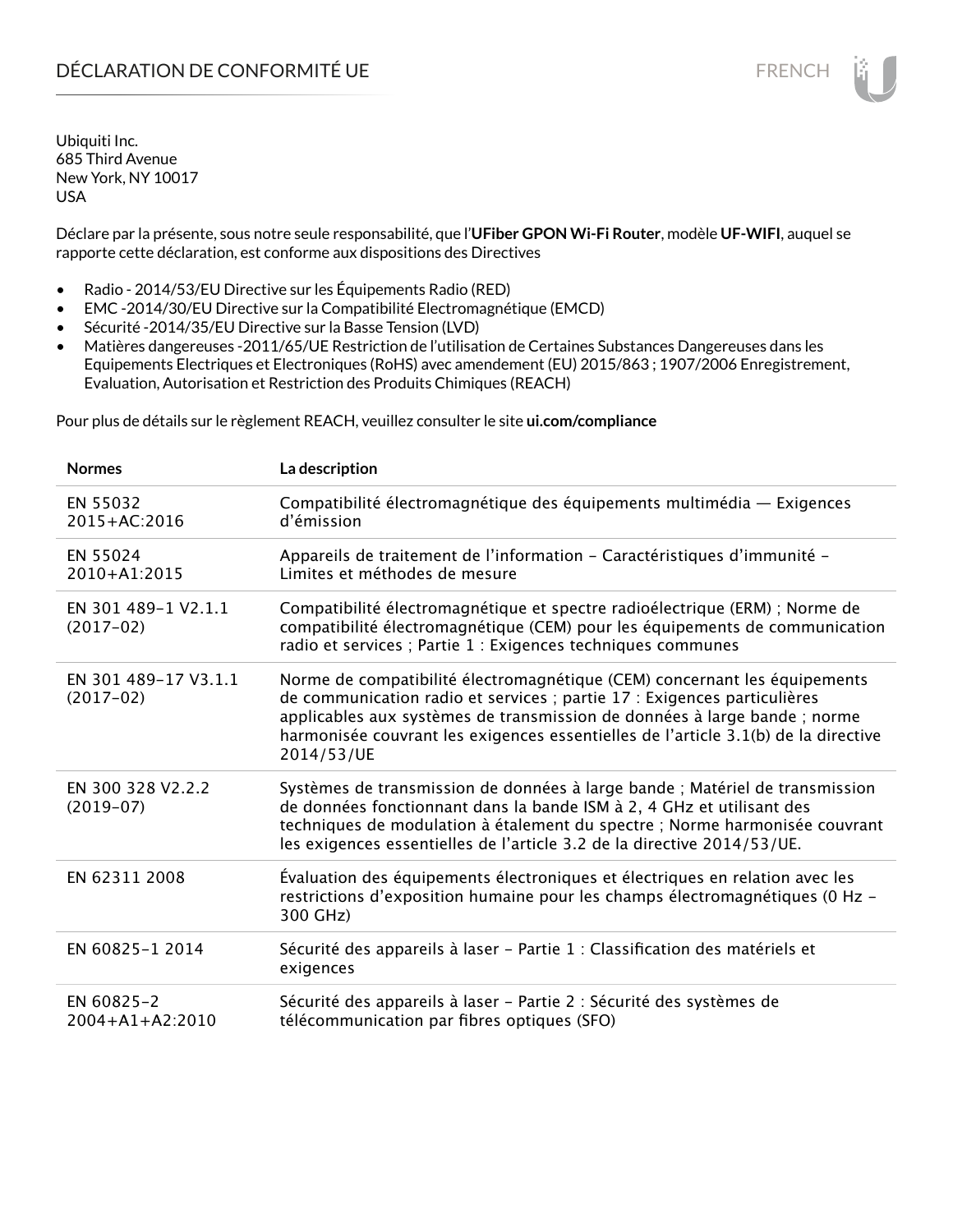

| <b>Normes</b>               | La description                                                                                                               |
|-----------------------------|------------------------------------------------------------------------------------------------------------------------------|
| EN 62368–1<br>2014+A11:2017 | Equipements des technologies de l'audio/vidéo, de l'information et de la<br>communication - Partie 1 : exigences de sécurité |
| CE Marking                  |                                                                                                                              |

Mark Feil<br>Mark Feil 

Compliance Manager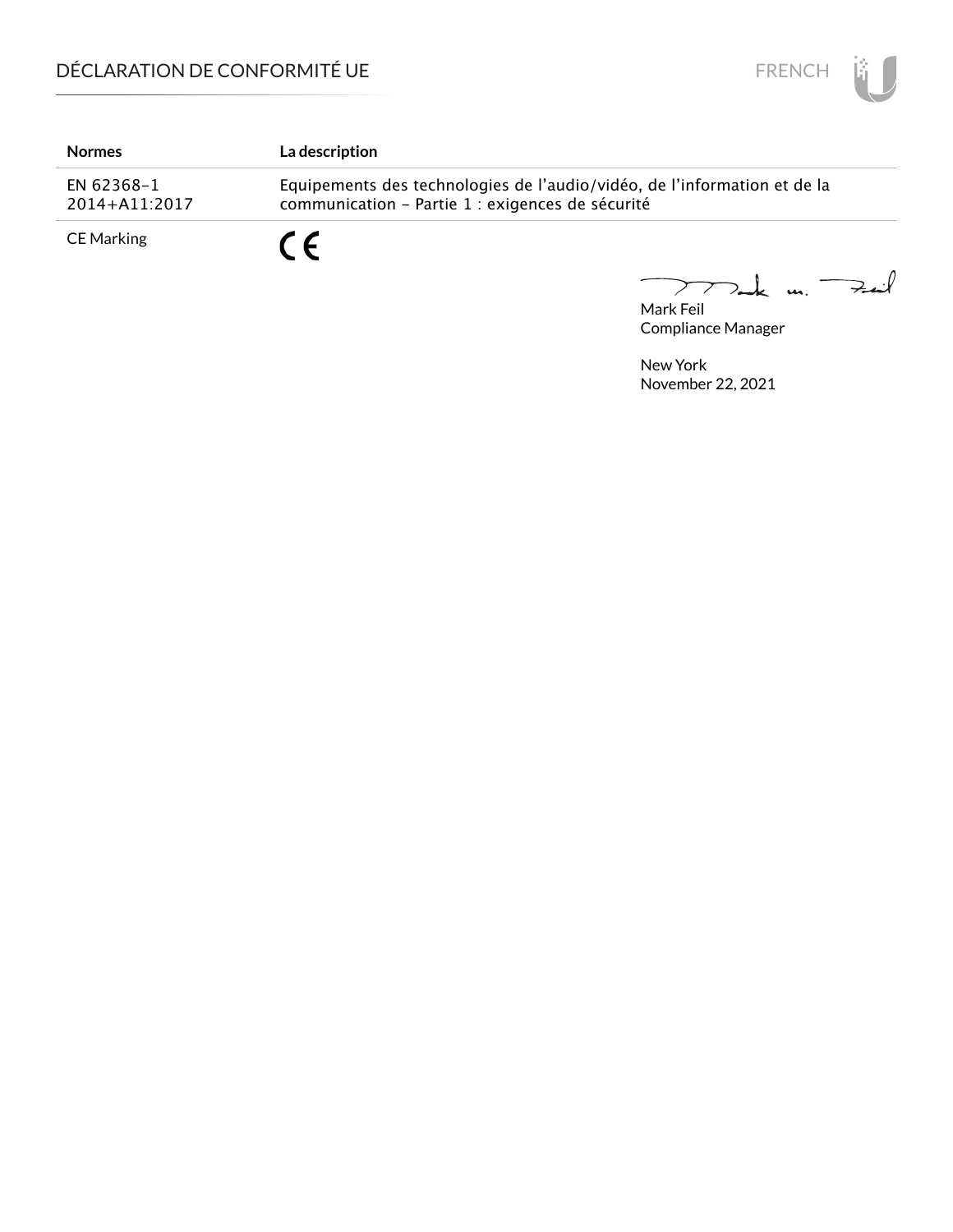Por la presente declaramos bajo nuestra exclusiva responsabilidad que el **UFiber GPON Wi-Fi Router**, modelo **UF-WIFI**, al que se refiere esta declaración, es conforme con las disposiciones de las Directivas

- Radio 2014/53/EU Directiva de Equipos de Radio (RED)
- EMC -2014/30/Directiva de Compatibilidad Electromagnética de la UE (EMCD)
- Seguridad -2014/35/Directiva de Baja Tensión de la UE (LVD)
- Materiales Peligrosos -2011/65/UE Restricción de la Utilización de Determinadas Sustancias Peligrosas en Aparatos Eléctricos y Electrónicos (RoHS) con la enmienda (UE) 2015/863; 1907/2006 Registro, Evaluación, Autorización y Restricción de Sustancias Químicas (REACH)

Para más detalles sobre el REACH, consulte **ui.com/compliance**

| <b>Estándares</b>                   | Descripción                                                                                                                                                                                                                                                                                         |
|-------------------------------------|-----------------------------------------------------------------------------------------------------------------------------------------------------------------------------------------------------------------------------------------------------------------------------------------------------|
| EN 55032<br>$2015 + AC:2016$        | Compatibilidad electromagnética de equipos multimedia. Requisitos de emisión                                                                                                                                                                                                                        |
| EN 55024<br>2010+A1:2015            | Equipos de tecnología de la información - Características de inmunidad -<br>Límites y métodos de medida                                                                                                                                                                                             |
| EN 301 489-1 V2.1.1<br>$(2017-02)$  | Cuestiones de Compatibilidad Electromagnética y Espectro de Radiofrecuencia<br>(ERM). Compatibilidad electromagnética (CEM): norma para equipos de radio y<br>servicios. Parte 1: Requisitos técnicos comunes                                                                                       |
| EN 301 489-17 V3.1.1<br>$(2017-02)$ | Norma de Compatibilidad Electromagnética (CEM) para equipos y servicios<br>radioeléctricos; Parte 17: Condiciones específicas para sistemas de transmisión<br>de datos de banda ancha; Norma armonizada que cubre los requisitos<br>esenciales del artículo 3.1.b) de la Directiva 2014/53/UE       |
| EN 300 328 V2.2.2<br>$(2019-07)$    | Sistemas de transmisión de datos de banda ancha; Equipos de transmisión<br>de datos, que funcionan en la banda ISM de 2,4 GHz y utilizan técnicas de<br>modulación de espectro ensanchado; Norma armonizada que cubre los<br>requisitos esenciales según el artículo 3.2 de la Directiva 2014/53/UE |
| EN 62311 2008                       | Evaluación de los equipos electrónicos y eléctricos en relación con las<br>restricciones relativas a la exposición de las personas a los campos<br>electromagnéticos (0 Hz - 300 GHz)                                                                                                               |
| EN 60825-1 2014                     | Seguridad de los productos láser - Parte 1: Clasificación de los equipos y<br>requisitos                                                                                                                                                                                                            |
| EN 60825-2<br>$2004 + A1 + A2:2010$ | Seguridad de los productos láser - Parte 2: Seguridad de los sistemas de<br>comunicación por fibra óptica (SCFO)                                                                                                                                                                                    |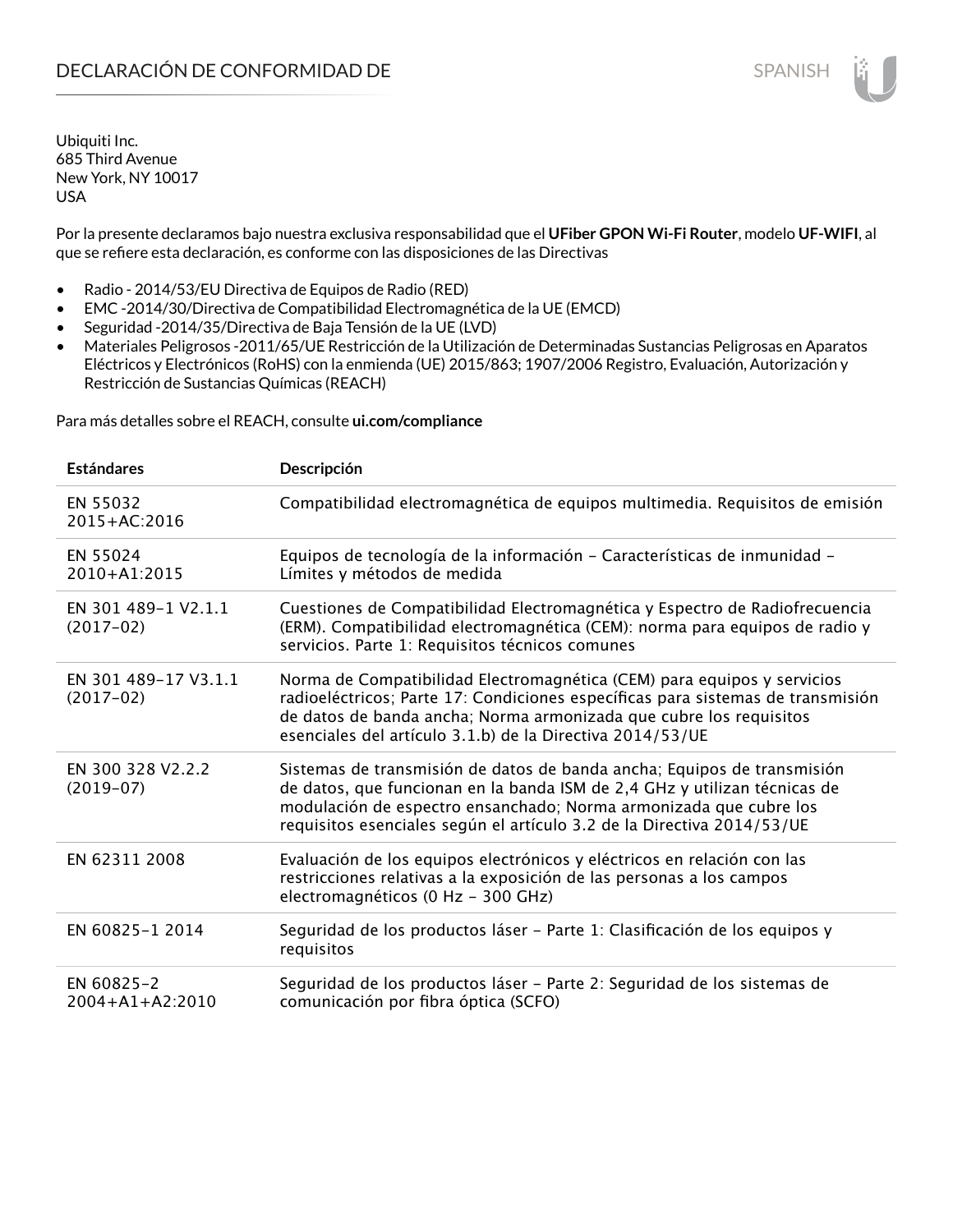

| <b>Estándares</b>           | Descripción                                                                                                          |
|-----------------------------|----------------------------------------------------------------------------------------------------------------------|
| EN 62368-1<br>2014+A11:2017 | Equipos de audio y vídeo, de tecnología de la información y de la comunicación<br>- Parte 1: Requisitos de seguridad |
| CE Marking                  |                                                                                                                      |

Mark Feil u. <del>Zuil</del>  $\overline{\phantom{0}}$ 

Compliance Manager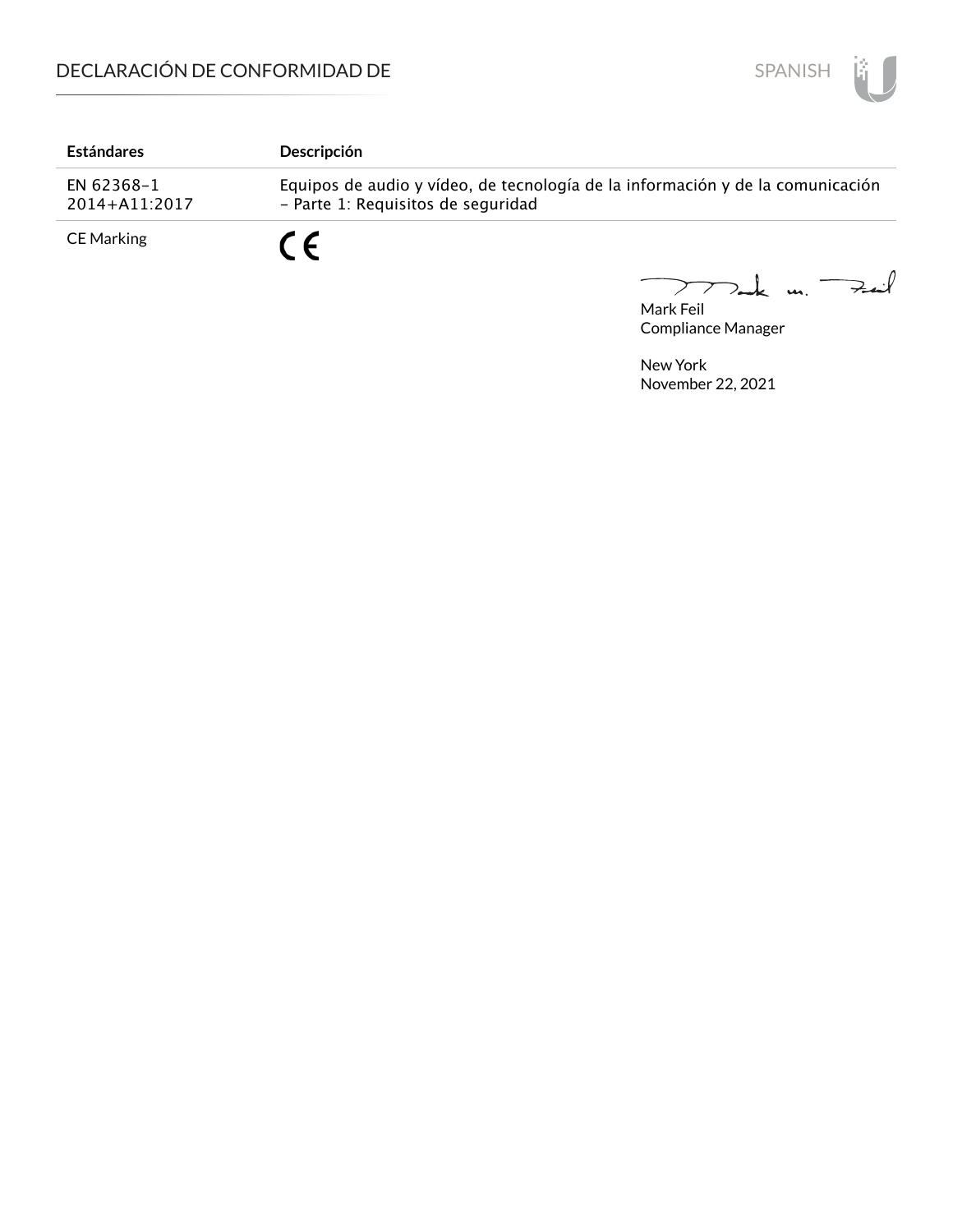# DECLARAȚIA DE CONFORMITATE UE EXECUTE DE ROMANIAN

Ubiquiti Inc. 685 Third Avenue New York, NY 10017 USA

Prin prezenta declarăm sub răspunderea noastră exclusivă că "UFiber GPON Wi-Fi Router", modelul UF-WIFI, la care se referă această declarație, este în conformitate cu prevederile directivelor următoare:

- Radio 2014/53/EU Radio Equipment Directive (RED) (Directiva UE privind echipamentele radio)
- EMC -2014/30/EU Electromagnetic Compatibility Directive (EMCD) (Directiva UE privind compatibilitatea electromagnetică)
- Siguranță -2014/35/EU Low Voltage Directive (LVD) (Directiva UE privind joasa tensiune)
- Materiale periculoase -2011/65/EU Restriction of the Use of Certain Hazardous Substances in Electrical and Electronic Equipment (RoHS) with amendment (EU) 2015/863 (Directiva UE privind restricția utilizării anumitor substanțe periculoase în echipamentele electrice și electronice (RoHS) cu amendamentele ulterioare); 1907/2006 Registration, Evaluation, Authorization and Restriction of Chemicals (REACH) (Regulamentul Uniunii Europene privind înregistrarea, evaluarea si autorizarea produselor chimice)

Pentru detalii suplimentare referitoare la regulamentul REACH, vă rugăm să consultați site-ul **ui.com/compliance**

| <b>Standarde</b>                    | <b>Descriere</b>                                                                                                                                                                                                                                                                                  |
|-------------------------------------|---------------------------------------------------------------------------------------------------------------------------------------------------------------------------------------------------------------------------------------------------------------------------------------------------|
| EN 55032<br>2015+AC:2016            | Compatibilitatea electromagnetică a echipamentelor multimedia - Cerințe<br>privind emisiile                                                                                                                                                                                                       |
| EN 55024<br>2010+A1:2015            | Echipamente pentru tehnologia informației. Caracteristici ale imunității. Limite<br>și metode de măsurare                                                                                                                                                                                         |
| EN 301 489-1 V2.1.1<br>$(2017-02)$  | Compatibilitatea electromagnetică și chestiuni legate de spectrul de frecvențe<br>radio (ERM); Standard de compatibilitate electromagnetică (EMC) pentru<br>echipamente și servicii radio; Partea 1: Cerințe tehnice comune                                                                       |
| EN 301 489-17 V3.1.1<br>$(2017-02)$ | Standard de compatibilitate electromagnetică (EMC) pentru echipamente și<br>servicii radio; Partea 17: Condiții specifice pentru sistemele de transmisie<br>a datelor în bandă largă; Standard armonizat privind cerințele esențiale ale<br>articolului 3.1 litera (b) din Directiva 2014/53 / UE |
| EN 300 328 V2.2.2<br>$(2019-07)$    | Sisteme de transmisie pe bandă largă; Echipamente de transmisie de date care<br>funcționează în banda ISM de 2,4 GHz și utilizează tehnici de modulare a benzii<br>largi; Standard armonizat privind cerintele esențiale ale articolului 3.2 din<br>Directiva 2014/53 / UE                        |
| EN 62311 2008                       | Evaluarea echipamentelor electronice și electrice legate de restricțiile expunerii<br>umane la câmpurile electromagnetice (0 Hz - 300 GHz)                                                                                                                                                        |
| EN 60825-1 2014                     | Siguranța produselor laser. Partea 1: Clasificarea și cerințele echipamentelor                                                                                                                                                                                                                    |
| EN 60825-2<br>$2004 + A1 + A2:2010$ | Siguranța produselor cu laser. Partea 2: Siguranța sistemelor de comunicații<br>prin fibră optică (OFCS)                                                                                                                                                                                          |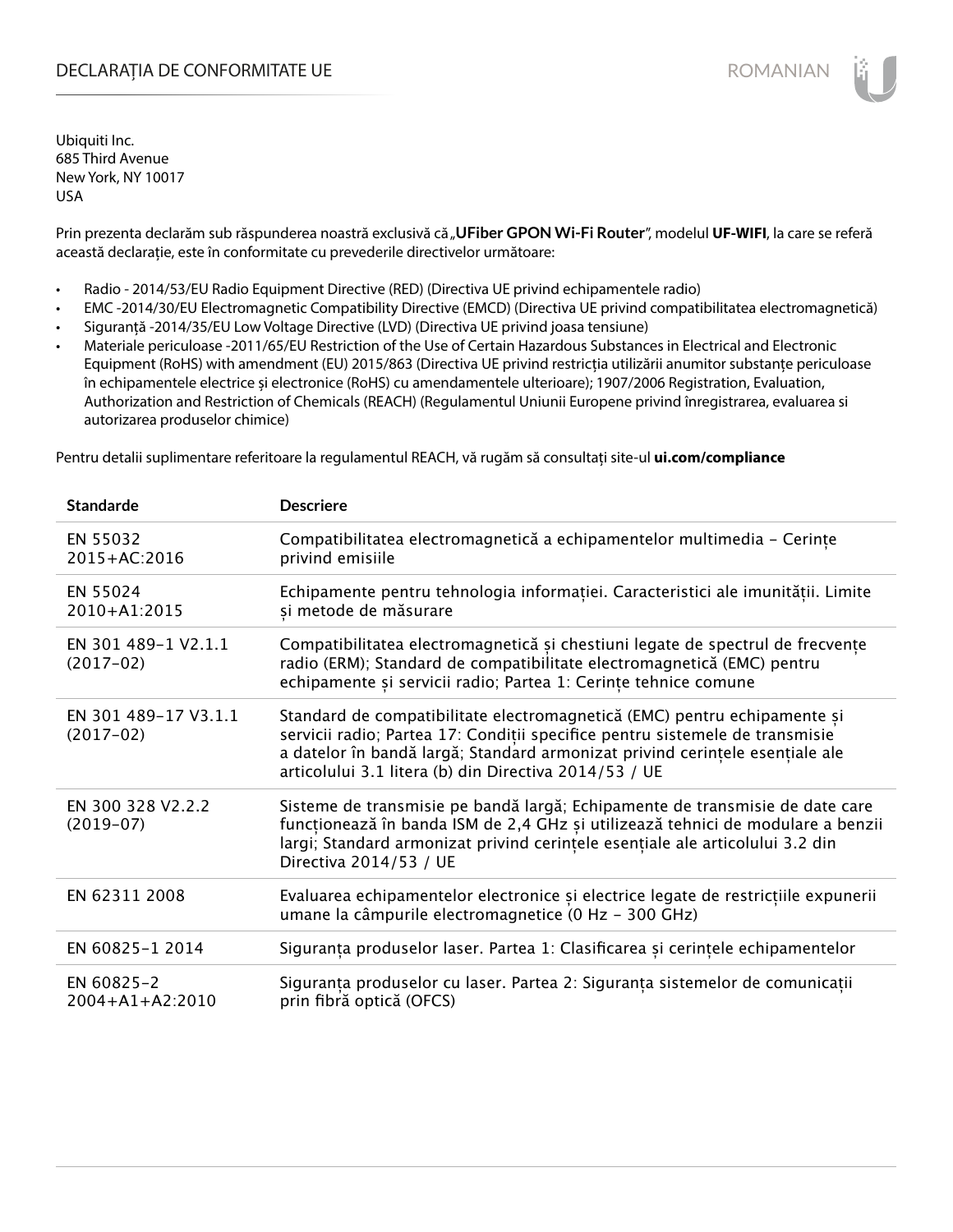

| <b>Standarde</b>            | <b>Descriere</b>                                                                                           |
|-----------------------------|------------------------------------------------------------------------------------------------------------|
| EN 62368-1<br>2014+A11:2017 | Echipamente tehnologice audio / video, informaționale și de comunicații. Partea<br>1: Cerințe de sigurantă |
| CE Marking                  | C E                                                                                                        |

Mark Feil u. <del>Zuil</del> 

Compliance Manager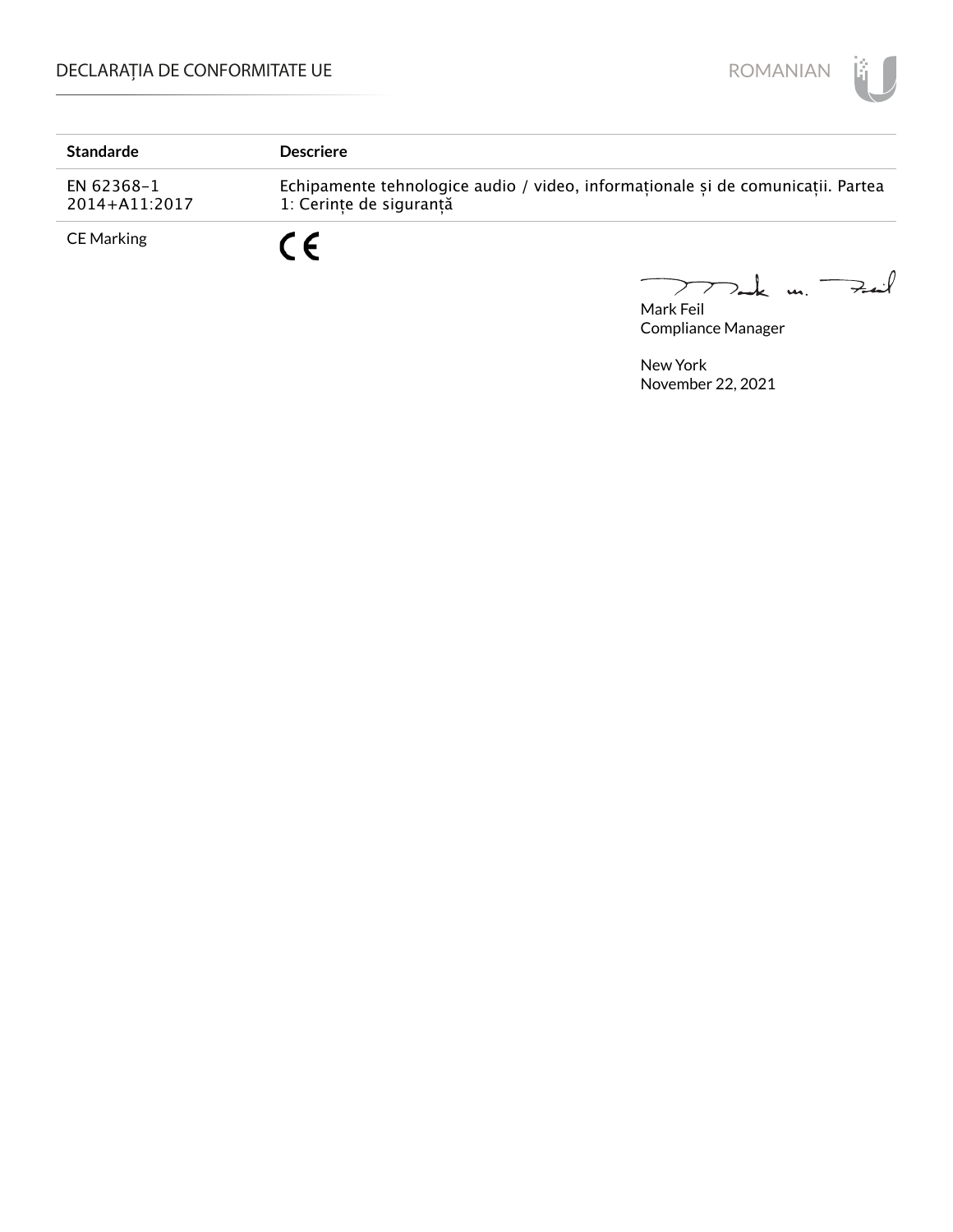# DEKLARACJA ZGODNOŚCI UE POLISH POLISH

Ubiquiti Inc. 685 Third Avenue New York, NY 10017 USA

Niniejszym oświadczam z naszą wyłączną odpowiedzialnością, że **UFiber GPON Wi-Fi Router**, model **UF-WIFI**, do którego odnosi się niniejsza deklaracja, jest zgodny z przepisami Dyrektyw

- Radio 2014/53/Dyrektywa Sprzętu Radiowego UE (RED)
- EMC -2014/30/Dyrektywa Zgodności Elektromagnetycznej UE (EMCD)
- Bezpieczeństwo -2014/35/Dyrektywa Niskiego Napięcia UE (LVD)
- Materiały Niebezpieczne -2011/65/Restrykcje Dotyczące Użycia NIektórych Niebezpiecznych Substancji w Sprzęcie Elektrycznym i Elektronicznym UE (RoHS) ze zmianą (UE) 2015/863; 1907/2006 Rejestracja, Ocena, Zezwolenie i Restrykcje Dotyczące Chemikaliów (REACH)

Aby uzyskać dodatkowe informacje REACH, należy przejść do **ui.com/compliance**

| <b>Normy</b>                        | Opis                                                                                                                                                                                                                                                                |
|-------------------------------------|---------------------------------------------------------------------------------------------------------------------------------------------------------------------------------------------------------------------------------------------------------------------|
| EN 55032<br>2015+AC:2016            | Kompatybilność elektromagnetyczna sprzętu multimedialnego - Wymagania<br>emisyjne                                                                                                                                                                                   |
| EN 55024<br>2010+A1:2015            | Sprzęt technologii informatycznej - Charakterystyka odporności - Limity i<br>metody pomiarowe                                                                                                                                                                       |
| EN 301 489-1 V2.1.1<br>$(2017-02)$  | Kompatybilność elektromagnetyczna i Zagadnienia widma Radiowego (ERM);<br>Standard Kompatybilności ElektroMagnetycznej (EMC) dla sprzętu radiowego i<br>usług; Część 1: Typowe wymagania techniczne                                                                 |
| EN 301 489-17 V3.1.1<br>$(2017-02)$ | Standard Kompatybilności ElektroMagnetycznej (EMC) dla sprzętu radiowego<br>i usług; Część 17: Szczególne warunki dla Szerokopasmowych Systemów<br>Transmisji Danych; Norma zharmonizowana obejmująca zasadnicze wymagania<br>art. 3.1 lit. b) dyrektywy 2014/53/UE |
| EN 300 328 V2.2.2<br>$(2019-07)$    | Szerokopasmowe systemy transmisji; Szprzęt transmisji danych działający w<br>paśmie 2,4 GHz ISM i używający szerokopasmowe techniki modulacyjne; Norma<br>zharmonizowana obejmująca zasadnicze wymagania artykułu 3.2 dyrektywy<br>2014/53/UE                       |
| EN 62311 2008                       | Oszacowanie elektronicznego i elektrycznego sprzętu związanego z<br>ograniczeniami narażenia ludzi na pola elektromagnetyczne (0 Hz - 300 GHz)                                                                                                                      |
| EN 60825-1 2014                     | Bezpieczeństwo produktów laserowych – Część 1: KLasyfikacja i wymagania<br>dotyczące sprzętu                                                                                                                                                                        |
| EN 60825-2<br>$2004 + A1 + A2:2010$ | Bezpieczeństwo produktów laserowych – Część 2: Bezpieczeństwo systemów<br>komunikacyjnych włókna optycznego (OFCS)                                                                                                                                                  |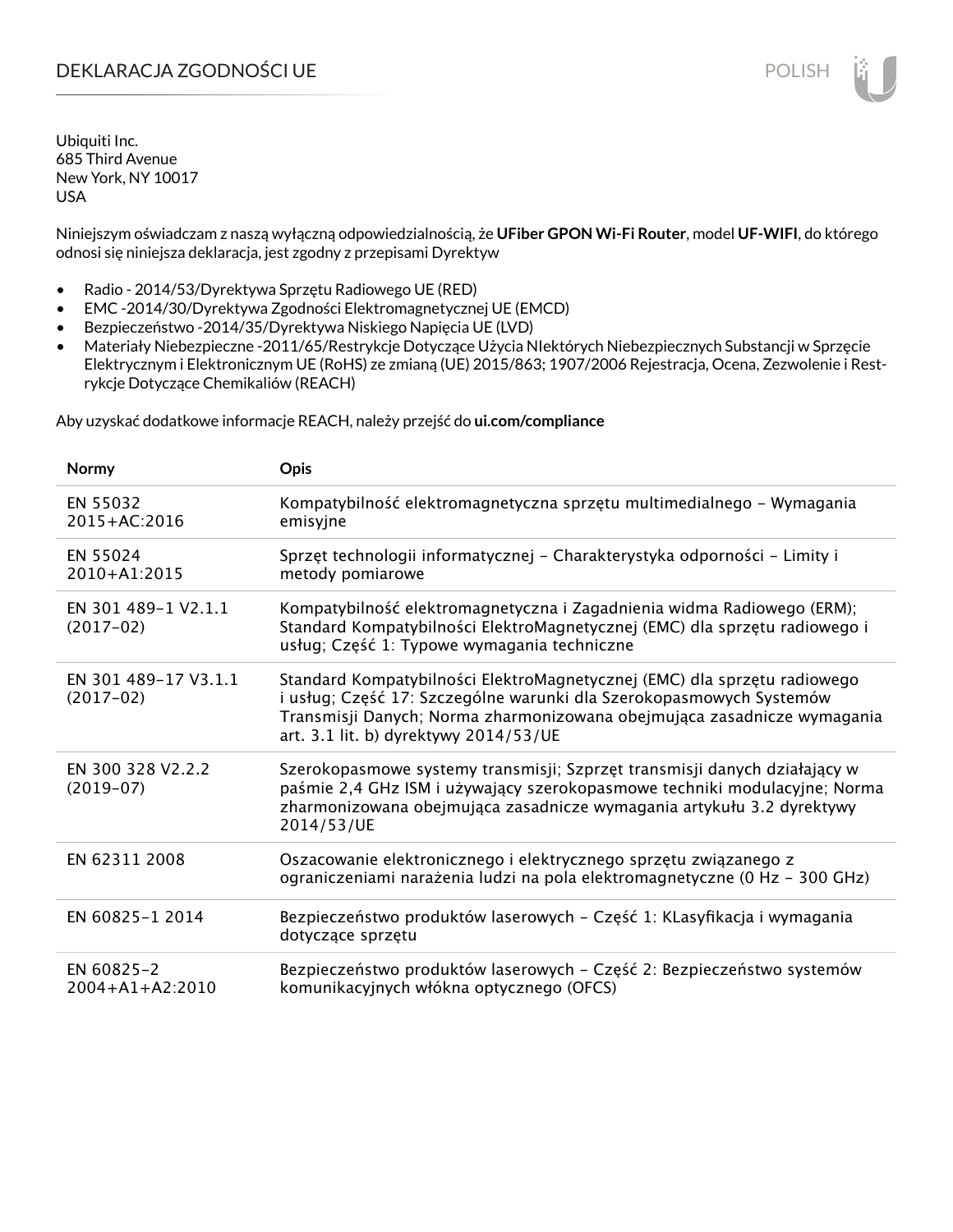

| Normy                           | <b>Opis</b>                                                                                                      |
|---------------------------------|------------------------------------------------------------------------------------------------------------------|
| EN 62368-1<br>$2014 + A11:2017$ | Audio/wideo, sprzęt technologii informatycznej i komunikacyjnej – Część 1:<br>Wymagania dotyczące bezpieczeństwa |
| <b>CE Marking</b>               | C F                                                                                                              |

Mark Feil u. <del>Zu</del>il 

Compliance Manager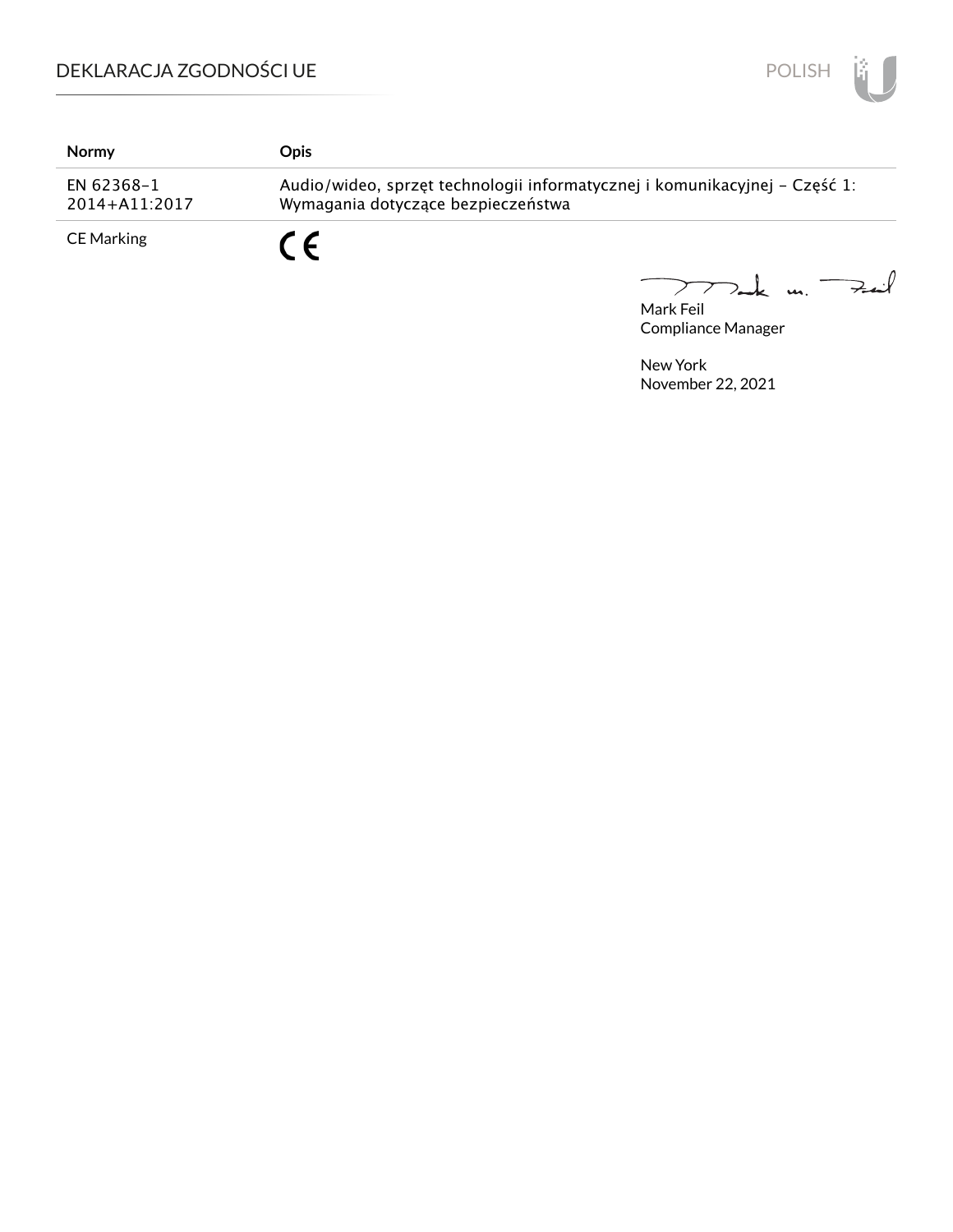# IZJAVA EU O SKLADNOSTI SLOVENIAN

Ubiquiti Inc. 685 Third Avenue New York, NY 10017 USA

S tem dokumentom na lastno odgovornost izjavljamo, da je naprava **UFiber GPON Wi-Fi Router**, model **UF-WIFI**, na katerega se ta izjava nanaša, v skladu z določbami naslednjih direktiv:

- Radio 2014/53/EU Direktiva o radijski opremi (RED)
- EMC -2014/30/EU Direktiva o elektromagnetni združljivosti (EMCD)
- Varnost -2014/35/EU Direktiva o nizkonapetostni opremi (LVD)
- Nevarne snovi -2011/65/EU Direktiva o omejevanju uporabe nekaterih nevarnih snovi v električni in elektronski opremi (RoHS) s spremembo (EU) 2015/863; 1907/2006 Uredba o registraciji, evalvaciji, avtorizaciji in omejevanju kemikalij (REACH)

Več podrobnosti o REACH uredbi si poglejte na **ui.com/compliance**

| <b>Standardi</b>                    | <b>Opis</b>                                                                                                                                                                                                                                       |
|-------------------------------------|---------------------------------------------------------------------------------------------------------------------------------------------------------------------------------------------------------------------------------------------------|
| EN 55032<br>$2015 + AC:2016$        | Elektromagnetna združljivost večpredstavnostne opreme - Zahteve glede<br>elektromagnetnega sevanja                                                                                                                                                |
| EN 55024<br>$2010 + A1:2015$        | Oprema za informacijsko tehnologijo - Karakteristike odpornosti proti motnjam<br>- Mejne vrednosti in merilne metode                                                                                                                              |
| EN 301 489-1 V2.1.1<br>$(2017-02)$  | Elektromagnetna združljivost in zadeve v zvezi z radijskim spektrom (ERM) -<br>Standard elektromagnetne združljivosti (EMC) za radijsko opremo in storitve -<br>1. del: Splošne tehnične zahteve                                                  |
| EN 301 489-17 V3.1.1<br>$(2017-02)$ | Standard elektromagnetne združljivosti (EMC) za radijsko opremo in storitve<br>- 17. del: Posebni pogoji za širokopasovne sisteme za prenos podatkov -<br>Harmonizirani standard, ki zajema bistvene zahteve člena 3.1(b) direktive<br>2014/53/EU |
| EN 300 328 V2.2.2<br>$(2019-07)$    | Širokopasovni prenosni sistemi – Oprema za prenos podatkov v frekvenčnem<br>pasu 2,4 GHz ISM, ki uporablja širokopasovne modulacijske tehnike -<br>Harmonizirani standard, ki zajema bistvene zahteve člena 3.2 direktive<br>2014/53/EU           |
| EN 62311 2008                       | Ocena elektronske in električne opreme glede omejevanja izpostavljenosti ljudi<br>elektromagnetnim sevanjem (0 Hz - 300 GHz)                                                                                                                      |
| EN 60825-1 2014                     | Varnost laserskih izdelkov - 1. del: Klasifikacija opreme in zahteve                                                                                                                                                                              |
| EN 60825-2<br>$2004 + A1 + A2:2010$ | Varnost laserskih izdelkov - 2. del: Varnost komunikacijskih sistemov z<br>optičnimi vlakni (OFCS)                                                                                                                                                |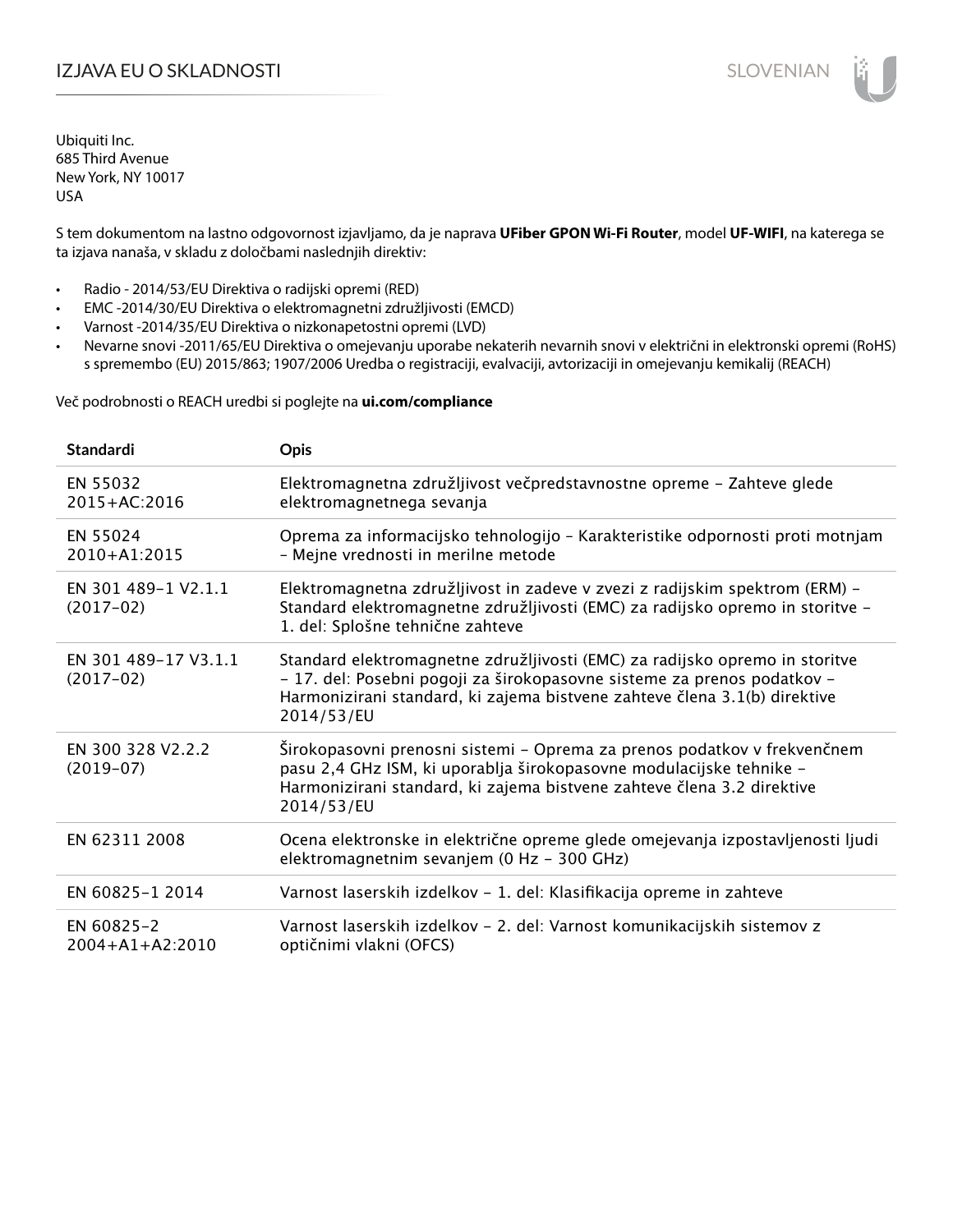

| Standardi                       | Opis                                                                                              |
|---------------------------------|---------------------------------------------------------------------------------------------------|
| EN 62368-1<br>$2014 + A11:2017$ | Oprema za avdio/video, informacijsko in komunikacijsko tehnologijo – 1. del:<br>Varnostne zahteve |
| <b>CE Marking</b>               | C C                                                                                               |

Mark Feil<br>Mark Feil 

Compliance Manager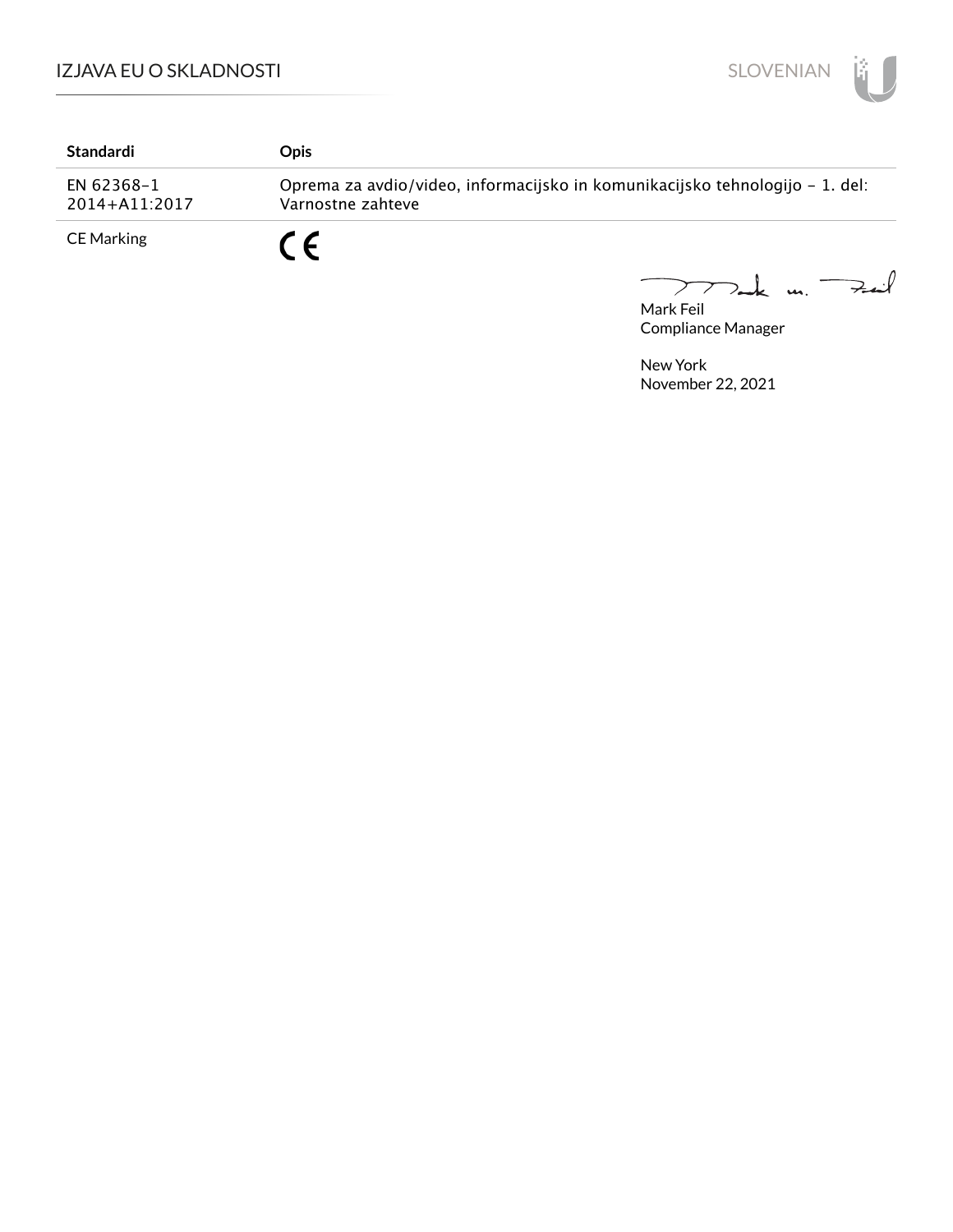Διά του παρόντος δηλώνουμε με αποκλειστική ευθύνη μας ότι το **UFiber GPON Wi-Fi Router**, μοντέλο **UF-WIFI**, στο οποίο αναφέρεται η παρούσα δήλωση, είναι σύμφωνο με τις διατάξεις των Οδηγιών

- Ραδιοεξοπλισμός Οδηγία Ραδιοεξοπλισμού (RED) 2014/53/ΕΕ
- EMC Οδηγία Ηλεκτρομαγνητικής Συμβατότητας (EMCD) 2014/30/ΕΕ
- Ασφάλεια Οδηγία Χαμηλής Τάσης (LVD) 2014/35/ΕΕ
- Επικίνδυνα Υλικά Περιορισμός της Χρήσης Ορισμένων Επικίνδυνων Ουσιών σε Ηλεκτρικό και Ηλεκτρονικό Εξοπλισμό (RoHS) 2011/65/ΕΕ με τροποποίηση (ΕΕ) 2015/863. Καταχώριση, Αξιολόγηση, Εξουσιοδότηση και Περιορισμός Χημικών Ουσιών (REACH) 1907/2006

Για περισσότερες λεπτομέρειες σχετικά με το REACH, παρακαλούμε ανατρέξτε στη διεύθυνση **ui.com/compliance**

| Πρότυπα                             | Περιγραφή                                                                                                                                                                                                                                                              |
|-------------------------------------|------------------------------------------------------------------------------------------------------------------------------------------------------------------------------------------------------------------------------------------------------------------------|
| EN 55032<br>2015+AC:2016            | Ηλεκτρομαγνητική συμβατότητα εξοπλισμού πολυμέσων - Απαιτήσεις<br>εκπομπών                                                                                                                                                                                             |
| EN 55024<br>2010+A1:2015            | Εξοπλισμός τεχνολογίας πληροφοριών - Χαρακτηριστικά θωράκισης - Όρια<br>και μέθοδοι μέτρησης                                                                                                                                                                           |
| EN 301 489-1 V2.1.1<br>$(2017-02)$  | Ηλεκτρομαγνητική συμβατότητα και Θέματα Ραδιοφάσματος (ERM). Πρότυπο<br>ηλεκτρομαγνητικής συμβατότητας (EMC) για ραδιοεξοπλισμό και υπηρεσίες.<br>Μέρος 1: Κοινές τεχνικές απαιτήσεις                                                                                  |
| EN 301 489-17 V3.1.1<br>$(2017-02)$ | Πρότυπο ηλεκτρομαγνητικής συμβατότητας (ΕΜC) για ραδιοεξοπλισμό και<br>υπηρεσίες. Μέρος 17: Ειδικοί όροι για Συστήματα Μετάδοσης Δεδομένων<br>Ευρείας Ζώνης · Εναρμονισμένο Πρότυπο που καλύπτει τις βασικές<br>απαιτήσεις του άρθρου 3.1 (β) της Οδηγίας 2014/53 / ΕΕ |
| EN 300 328 V2.2.2<br>$(2019-07)$    | Ευρυζωνικά συστήματα μετάδοσης. Εξοπλισμός μετάδοσης δεδομένων<br>που λειτουργεί στη ζώνη ISM 2,4 GHz και χρησιμοποιεί ευρυζωνικές<br>τεχνικές διαμόρφωσης. Εναρμονισμένο πρότυπο που καλύπτει τις βασικές<br>απαιτήσεις του άρθρου 3.2 της Οδηγίας 2014/53 / ΕΕ       |
| EN 62311 2008                       | Αξιολόγηση ηλεκτρονικού και ηλεκτρικού εξοπλισμού που σχετίζεται με<br>περιορισμούς έκθεσης στον άνθρωπο για ηλεκτρομαγνητικά πεδία (0 Hz -<br>300 GHz)                                                                                                                |
| EN 60825-1 2014                     | Ασφάλεια προϊόντων λέιζερ - Μέρος 1: Ταξινόμηση και απαιτήσεις<br>εξοπλισμού                                                                                                                                                                                           |
| EN 60825-2<br>$2004 + A1 + A2:2010$ | Ασφάλεια προϊόντων λέιζερ - Μέρος 2: Ασφάλεια συστημάτων<br>επικοινωνίας οπτικών ινών (OFCS)                                                                                                                                                                           |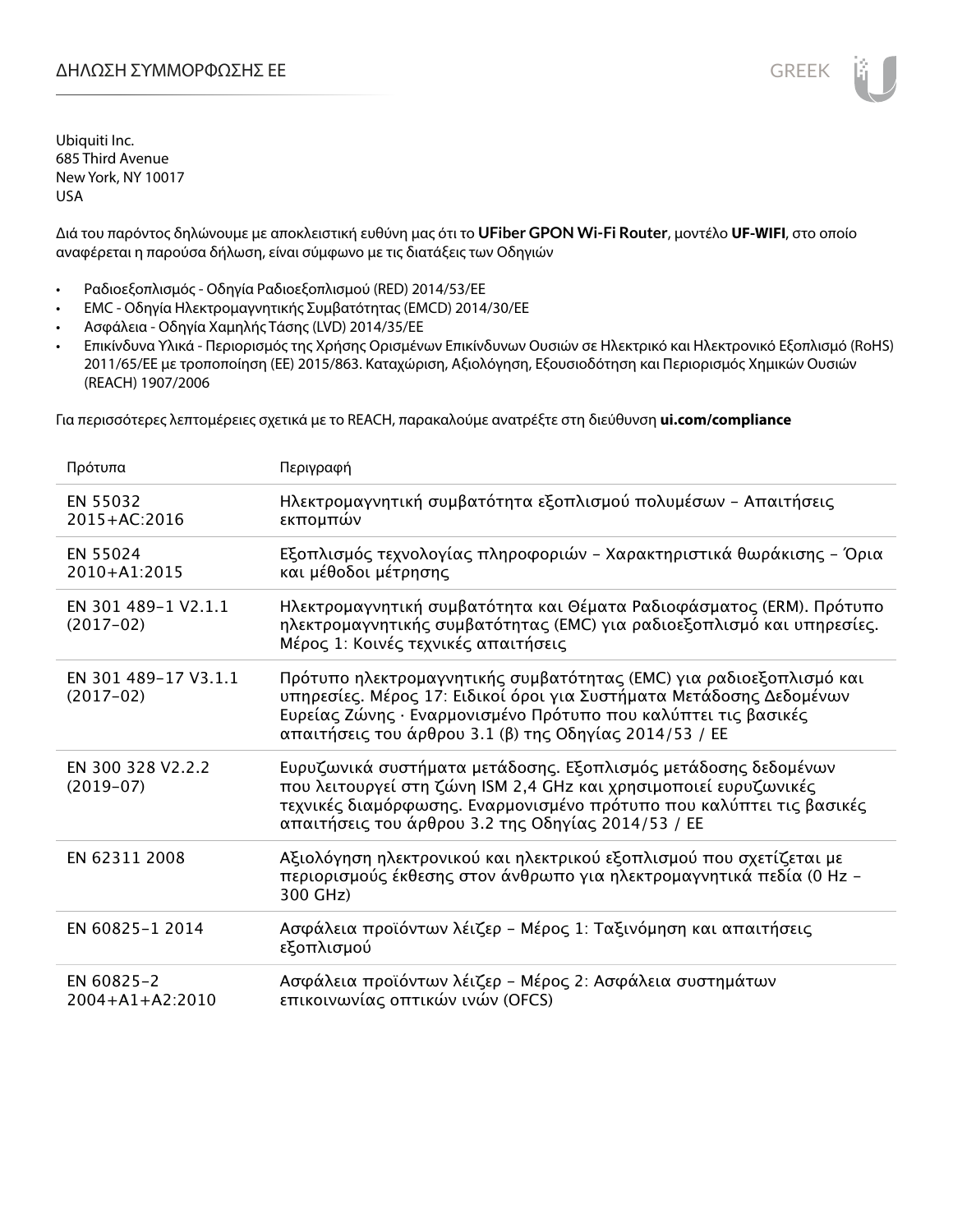

| Πρότυπα                     | Περιγραφή                                                                                             |
|-----------------------------|-------------------------------------------------------------------------------------------------------|
| EN 62368-1<br>2014+A11:2017 | Εξοπλισμός τεχνολογίας ήχου/εικόνας, πληροφορικής και επικοινωνιών -<br>Μέρος 1: Απαιτήσεις ασφάλειας |
| <b>CE Marking</b>           | r c                                                                                                   |

Mark Feil<br>Mark Feil  $\overbrace{\phantom{aaaaa}}$ 

Compliance Manager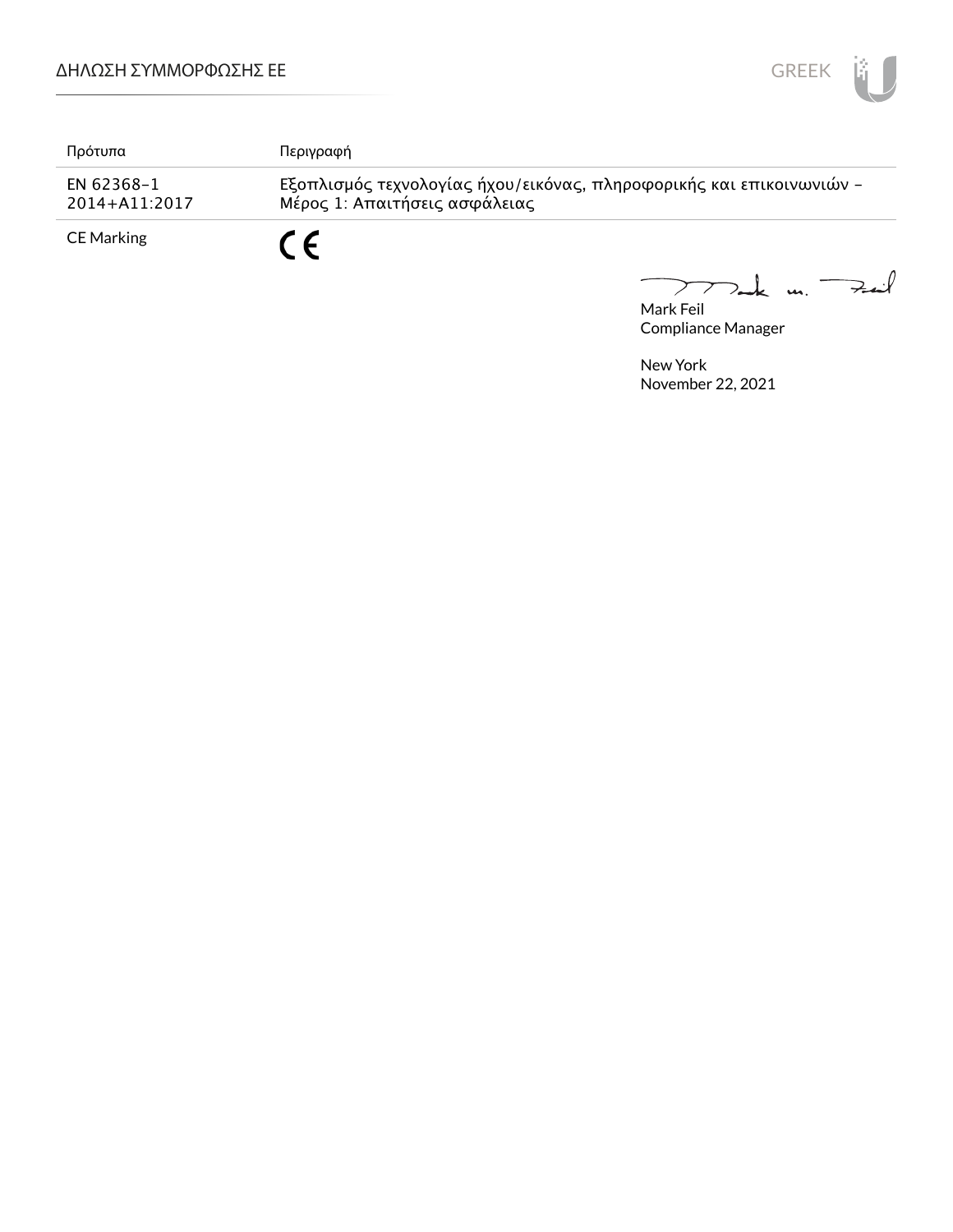# EÚ VYHLÁSENIE O SÚHLASE SLOVAK SLOVAK

Ubiquiti Inc. 685 Third Avenue New York, NY 10017 USA

Týmto prehlasuje, na našu výlučnú zodpovednosť, že **UFiber GPON Wi-Fi Router**, model **UF-WIFI**, ktorého sa toto vyhlásenie týka, je v súlade s ustanoveniami Smerníc

- Rádio 2014/53/EÚ Smernica o Rádiových Zariadeniach (RED)
- EMC -2014/30/EÚ Smernica o Elektromagnetickej Kompatibilite (EMCD)
- Bezpečnosť -2014/35/EÚ Smernica o Nízkom Napätí (LVD)
- Nebezpečné Materiály -2011/65/EÚ Obmedzenie Používania Určitých Nebezpečných Látok v Elektrických a Elektronických Zariadeniach (RoHS) s dodatkom (EÚ) 2015/863; 1907/2006 Registrácia, Hodnotenie, Autorizácia a Obmedzenie chemikálií (REACH)

Ďalšie informácie o REACH môžete nájsť na **ui.com/compliance**

| Štandardy                           | <b>Popis</b>                                                                                                                                                                                                                                                 |
|-------------------------------------|--------------------------------------------------------------------------------------------------------------------------------------------------------------------------------------------------------------------------------------------------------------|
| EN 55032<br>2015+AC:2016            | Elektromagnetická kompatibilita multimediálnych zariadení - emisné<br>požiadavky                                                                                                                                                                             |
| EN 55024<br>2010+A1:2015            | Zariadenia informačných technológií – Charakteristiky odolnosti – Limity a<br>metódy merania                                                                                                                                                                 |
| EN 301 489-1 V2.1.1<br>$(2017-02)$  | Elektromagnetická kompatibilita a záležitosti rádiového spektra (ERM). Norma<br>elektromagnetickej kompatibility (EMC) pre rádiové zariadenia a služby:<br>Spoločné technické požiadavky                                                                     |
| EN 301 489-17 V3.1.1<br>$(2017-02)$ | Norma elektromagnetickej kompatibility (EMC) na rádiové zariadenia a služby.<br>17. časť: Osobitné podmienky pre širokopásmové systémy prenosu dát.<br>Harmonizovaná norma vzťahujúca sa na základné požiadavky článku 3.1 písm.<br>b) smernice $2014/53/EU$ |
| EN 300 328 V2.2.2<br>$(2019-07)$    | Širokopásmové prenosové systémy. Zariadenia na prenos údajov pracujúce<br>v pásme ISM 2,4 GHz a používajúce širokopásmové modulačné techniky.<br>Harmonizovaná norma vzťahujúca sa na základné požiadavky článku 3.2<br>smernice 2014/53/EÚ                  |
| EN 62311 2008                       | Posudzovanie elektronických a elektrických zariadení v súvislosti s<br>obmedzeniami vystavenia ľudí elektromagnetickým poliam (0 Hz - 300 GHz)                                                                                                               |
| EN 60825-1 2014                     | Bezpečnosť laserových výrobkov – Časť 1: Klasifikácia a požiadavky na<br>zariadenia                                                                                                                                                                          |
| EN 60825-2<br>$2004 + A1 + A2:2010$ | Bezpečnosť laserových výrobkov – Časť 2: Bezpečnosť optických vláknových<br>komunikačných systémov (OFCS)                                                                                                                                                    |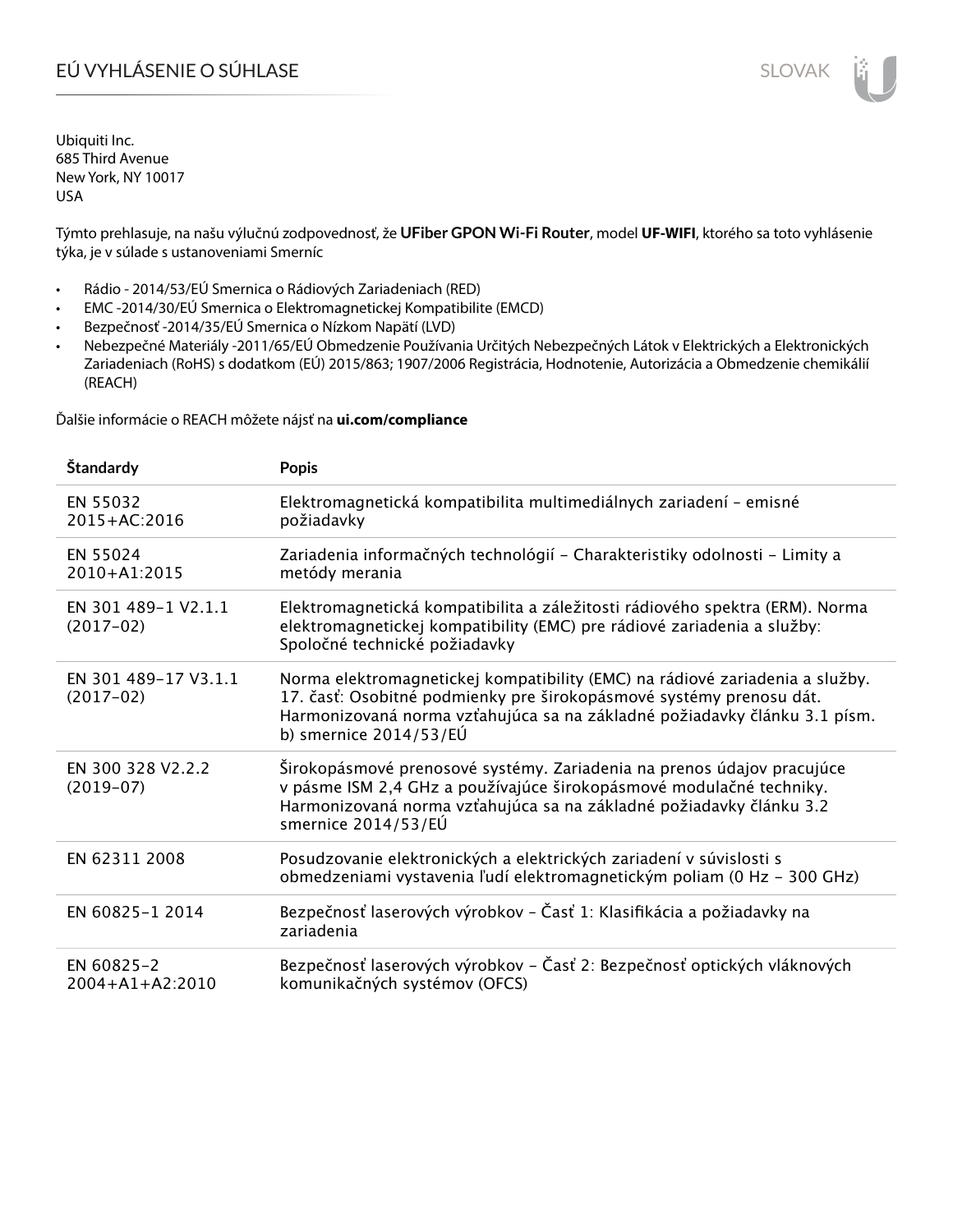

| Štandardy                   | <b>Popis</b>                                                                                        |
|-----------------------------|-----------------------------------------------------------------------------------------------------|
| EN 62368-1<br>2014+A11:2017 | Zariadenia audio/video, informačnej a komunikačnej technológie – časť 1:<br>Bezpečnostné požiadavky |
| CE Marking                  |                                                                                                     |

Mark Feil<br>Mark Feil

Compliance Manager

 $\overline{\phantom{0}}$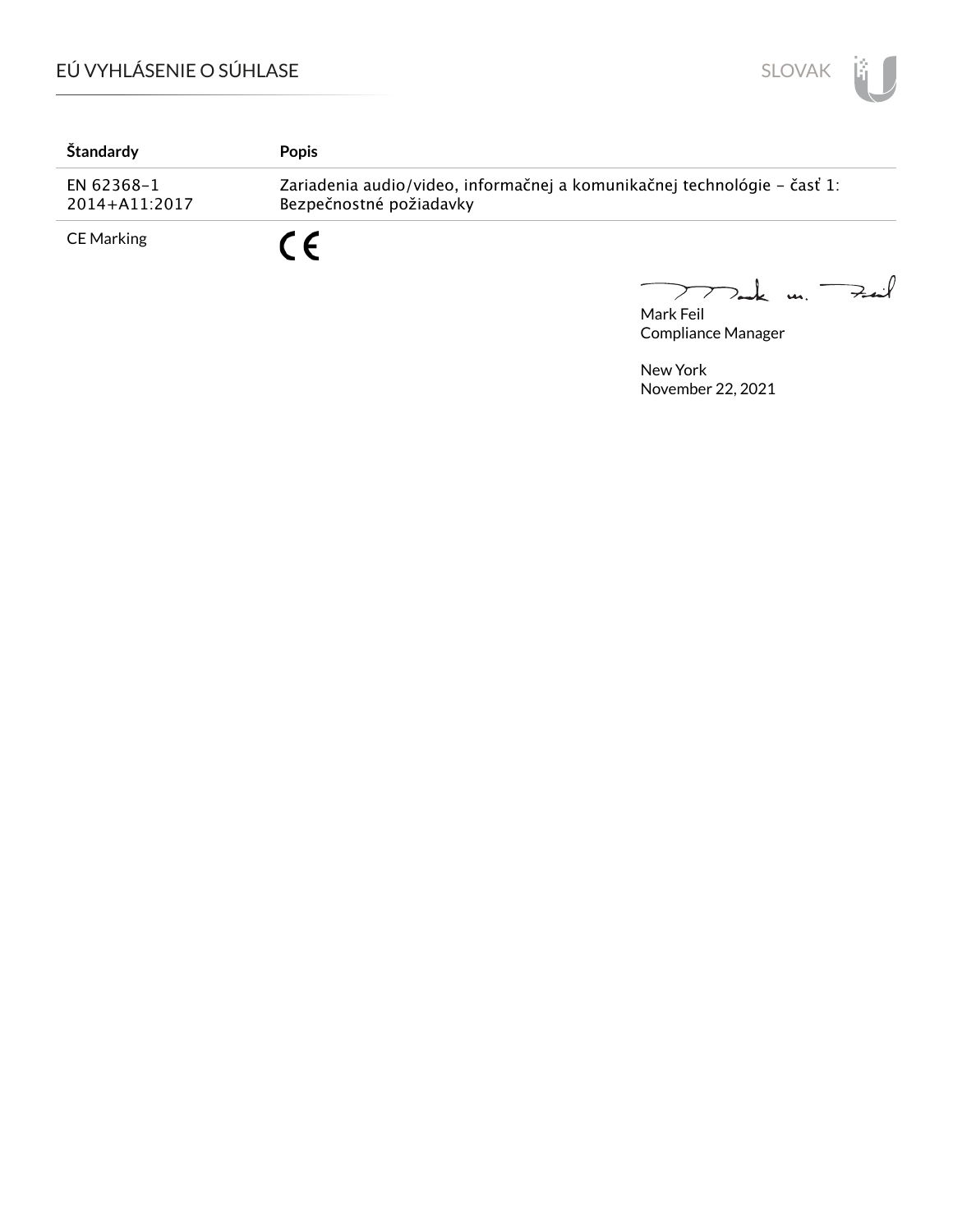# ES ATBILSTĪBAS DEKLARĀCIJA LATVIAN

Ubiquiti Inc. 685 Third Avenue New York, NY 10017 USA

Vienīgi uz savu atbildību deklarējam, ka iekārtas "**UFiber GPON Wi-Fi Router**" modelis "**UF-WIFI**", uz ko attiecas šī deklarācija, atbilst šādu direktīvu noteikumiem:

- radio 2014/53/ES Radioiekārtu direktīva (RED);
- elektromagnētiskā saderība 2014/30/ES Elektromagnētiskās saderības direktīva (EMCD);
- drošība 2014/35/ES Zemsprieguma direktīva (LVD);
- bīstami materiāli 2011/65/ES Atsevišķu bīstamu ķīmisko vielu izmantošanas ierobežojumi elektriskajās un elektroniskajās iekārtās (RoHS) ar grozījumu (ES) 2015/863; 1907/2006 Ķīmisko vielu reģistrēšana, novērtēšana, atļaušana un ierobežošana (REACH).

Papildinformāciju par REACH lūdzam skatīt tīmekļa vietnē **ui.com/compliance**

| <b>Standarti</b>                    | <b>Apraksts</b>                                                                                                                                                                                                                                             |
|-------------------------------------|-------------------------------------------------------------------------------------------------------------------------------------------------------------------------------------------------------------------------------------------------------------|
| EN 55032<br>2015+AC:2016            | Multivides iekārtu elektromagnētiskā saderība - Emisijai piemērojamās prasības                                                                                                                                                                              |
| EN 55024<br>2010+A1:2015            | Informācijas tehnoloģijas iekārtas - Traucējumnoturības raksturlielumi -<br>Robežvērtības un mērīšanas metodes                                                                                                                                              |
| EN 301 489-1 V2.1.1<br>$(2017-02)$  | Elektromagnētiskā saderība un radiofrekvenču spektra jautājumi (ERM);<br>Elektromagnētiskās saderības (EMS) standarts radioiekārtām un dienestiem; 1.<br>daļa: Vispārējās tehniskās prasības                                                                |
| EN 301 489-17 V3.1.1<br>$(2017-02)$ | Elektromagnētiskās saderības (EMS) standarts radioiekārtām un dienestiem;<br>17. daļa: Īpašie nosacījumi platjoslas datu pārraides sistēmām; Saskaņotais<br>standarts, kas atbilst Direktīvas 2014/53/ES 3. panta 1. punkta b) apakšpunkta<br>pamatprasībām |
| EN 300 328 V2.2.2<br>$(2019-07)$    | Platjoslas pārraides sistēmas; Datu pārraides iekārtas, kas darbojas 2,4 GHz<br>ISM joslā un izmanto platjoslas modulācijas paņēmienus; Saskaņotais standarts,<br>kas atbilst Direktīvas 2014/53/ES 3. panta 2. punkta pamatprasībām                        |
| EN 62311 2008                       | Elektronisko un elektrisko iekārtu novērtēšana attiecībā uz ierobežojumiem 0<br>Hz-300 GHz elektromagnētisko lauku iedarbībai uz cilvēkiem                                                                                                                  |
| EN 60825-1 2014                     | Lāzeriekārtu drošība - 1. daļa: Iekārtu klasifikācija un prasības                                                                                                                                                                                           |
| EN 60825-2<br>$2004 + A1 + A2:2010$ | Lāzeriekārtu drošība - 2. daļa: Šķiedroptisko sakaru sistēmu (OFCS) drošība                                                                                                                                                                                 |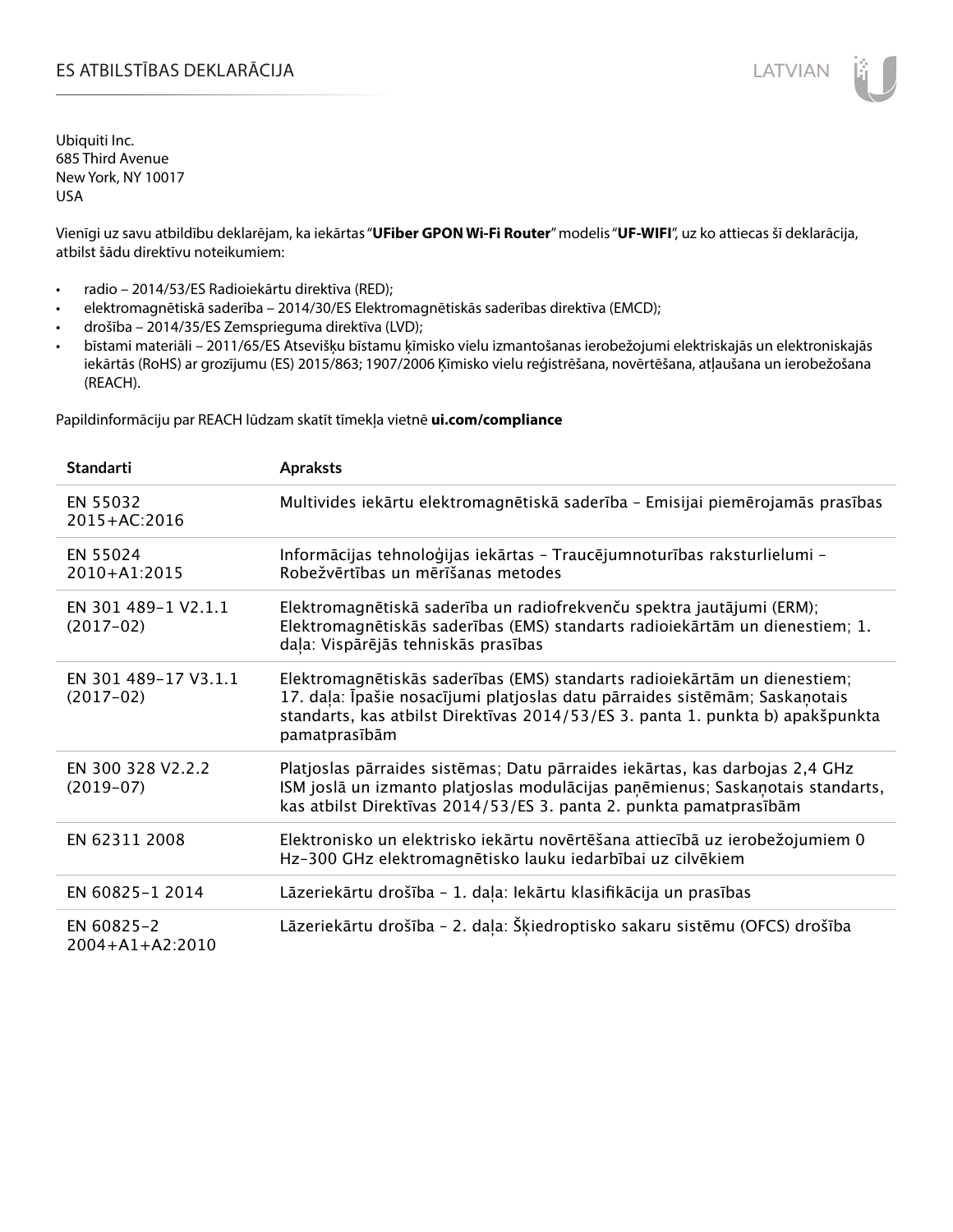

| Standarti                   | <b>Apraksts</b>                                                                                   |
|-----------------------------|---------------------------------------------------------------------------------------------------|
| EN 62368-1<br>2014+A11:2017 | Audio/video, informācijas un komunikācijas tehnoloģiju aprīkojums - 1. daļa:<br>Drošības prasības |
| <b>CE Marking</b>           |                                                                                                   |

Mark Feil<br>Mark Feil  $\overline{\phantom{0}}$ 

Compliance Manager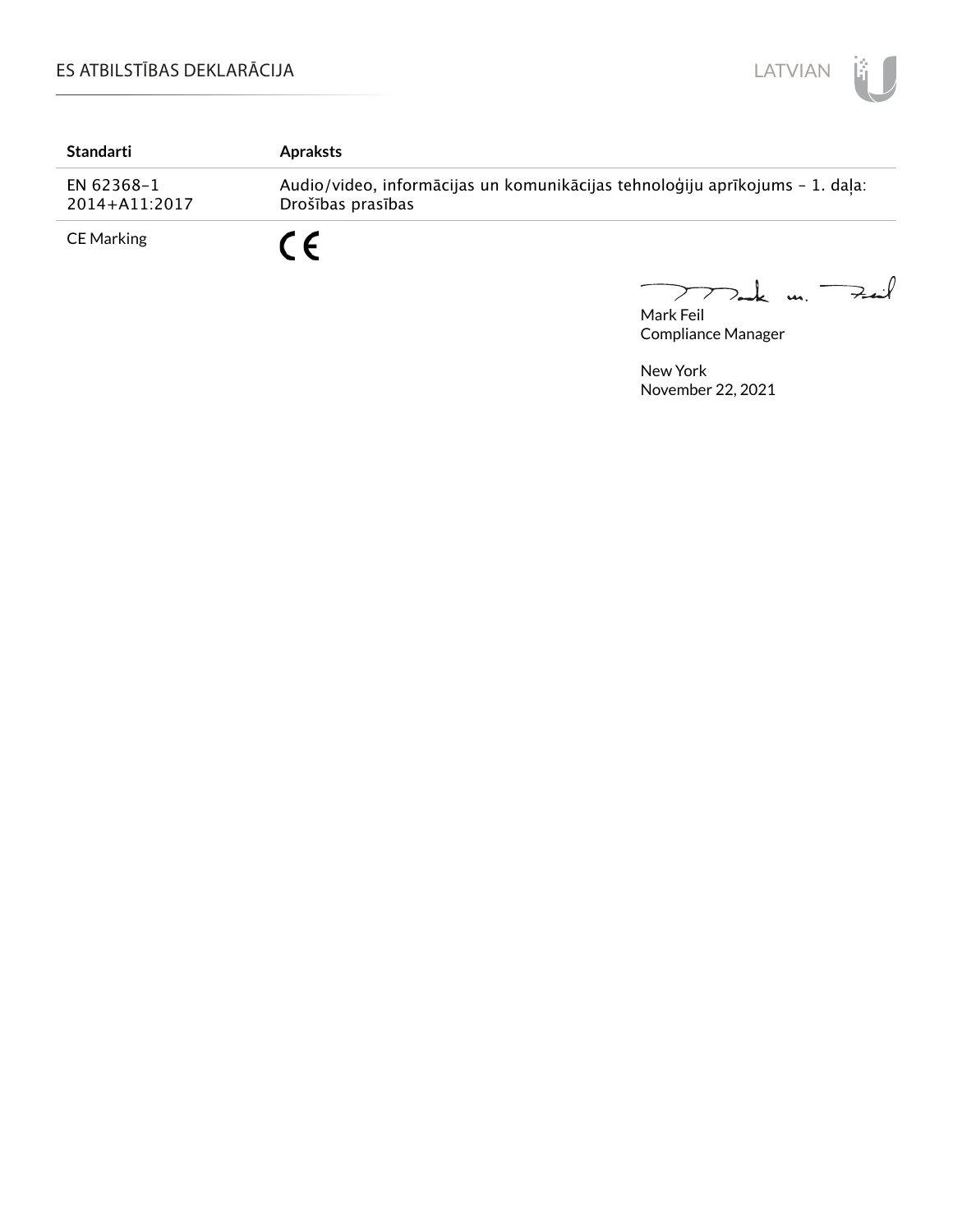# ES ATITIKIMO DEKLARACIJA NA SATITIKIMO DEKLARACIJA NA SATITIKIMO DEKLARACIJA NA SATITIKIMO DE KLARACIJA NA SATI

Ubiquiti Inc. 685 Third Avenue New York, NY 10017 USA

Šiuo pareiškimu prisiimdami visą atsakomybe pareiškia, kad "**UFiber GPON Wi-Fi Router", UF-WIFI** modelis, su kuriuo susijusi ši deklaracija, atitinka direktyvų nuostatas

- Radijo 2014/53/EU Radijo įrangos direktyva (RĮD)
- ESD -2014/30/EU Elektromagnetinio suderinamumo direktyva (ESD)
- Sauga -2014/35/EU Žemos įtampos direktyva (LVD)
- Kenksmingos medžiagos -2011/65/EU Tam tikrų pavojingų medžiagų naudojimo elektros ir elektroninėje įrangoje apribojimas (RoHS) pakeitimas (EU) 2015/863; 1907/2006 Registracija, Vertinimas, Cheminių medžiagų leidimas ir apribojmas (RVACH)

Dėl papildomos informacijos apie RVACH, kreipkitės į **ui.com/compliance**

| Standartai                          | Apibūdinimas                                                                                                                                                                                                                                                                                  |
|-------------------------------------|-----------------------------------------------------------------------------------------------------------------------------------------------------------------------------------------------------------------------------------------------------------------------------------------------|
| EN 55032<br>2015+AC:2016            | Multimedijos elektromagentinis suderinamumas - spinduliuotės reikalavimai                                                                                                                                                                                                                     |
| EN 55024<br>$2010 + A1:2015$        | Informacinių technologijų įranga. Imuniteto charakteristikos. Ribos ir matavimo<br>metodai                                                                                                                                                                                                    |
| EN 301 489-1 V2.1.1<br>$(2017-02)$  | Elektromagnetinis suderinamumas ir radijo spektro dalykai (ERM); Radijo ryšio<br>įrangos ir paslaugų elektromagnetinio suderinamumo (EMS) standartas. 1 dalis.<br>Bendrieji techniniai reikalavimai                                                                                           |
| EN 301 489-17 V3.1.1<br>$(2017-02)$ | Radijo ryšio įrangos ir mobiliojo ryšio elektromagnetinio suderinamumo (EMS)<br>standartas. 4 dalis. Fiksuotųjų radijo ryšių ir pagalbinės įrangos specialiosios<br>salygos; suderintas standartas, apimantis esminius Direktyvos 2014/53 / ES 3<br>straipsnio 1 dalies b punkto reikalavimus |
| EN 300 328 V2.2.2<br>$(2019-07)$    | Plačiajuosčio ryšio sistemos; Duomenų perdavimo įranga, veikianti 2,4 GHz<br>ISM juostoje ir naudojanti plačiajuosčio ryšio moduliacijos metodus; suderintas<br>standartas, apimantis esminius Direktyvos 2014/53 / ES 3 straipsnio 2 dalies<br>reikalavimus                                  |
| EN 62311 2008                       | Elektroninės ir elektrinės įrangos, susijusios su elektromagnetinių laukų (0 Hz -<br>300 GHz) poveikio žmonėms apribojimais                                                                                                                                                                   |
| EN 60825-1 2014                     | Lazerinių gaminių sauga. 1 dalis. Įrangos klasifikavimas ir reikalavimai                                                                                                                                                                                                                      |
| EN 60825-2<br>$2004 + A1 + A2:2010$ | Lazerinių gaminių sauga. 2 dalis. Optinio pluošto ryšio sistemų (OFCS) sauga                                                                                                                                                                                                                  |